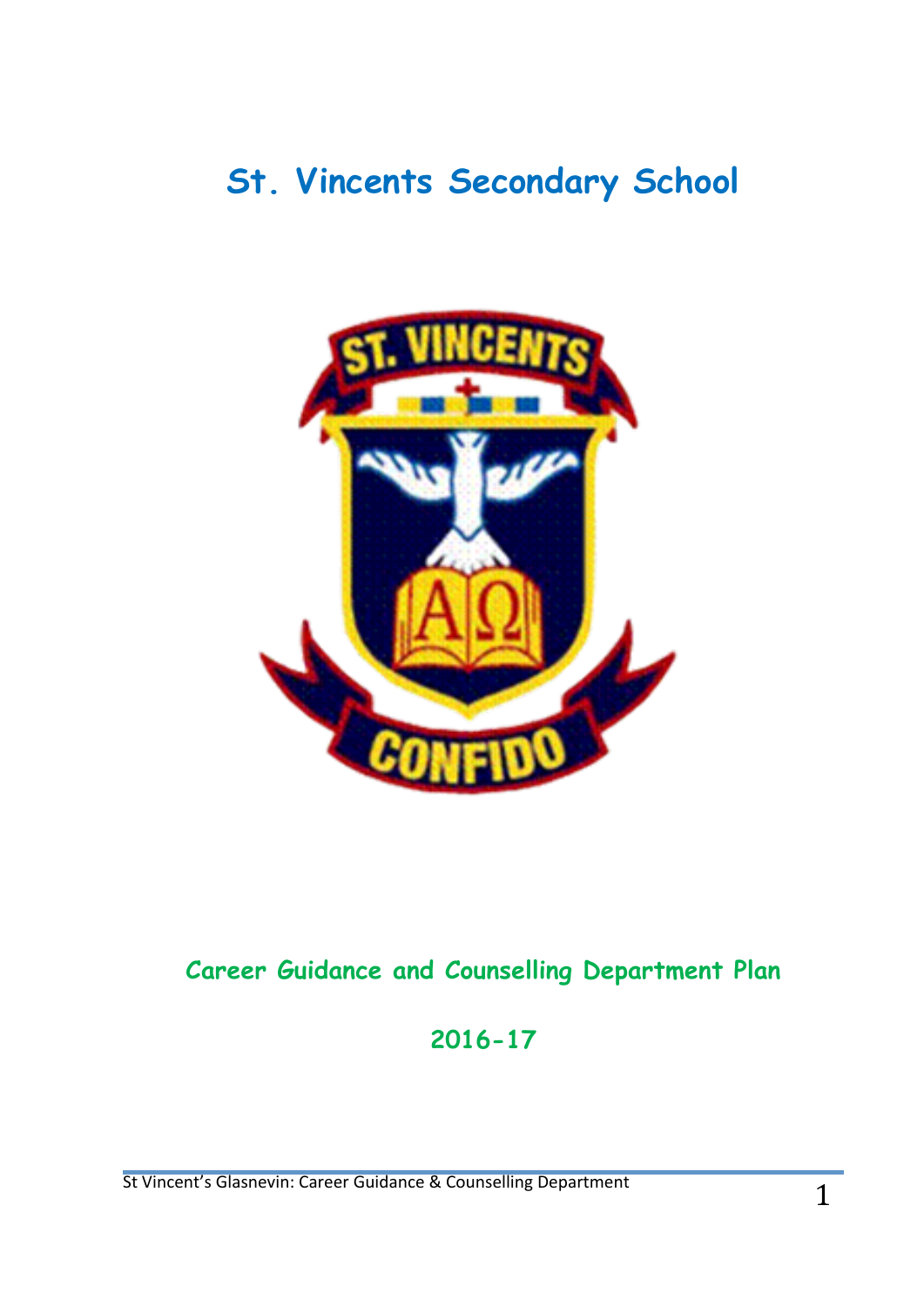# **Index**

- **School Ethos**
- **Aims of Guidance**
- **Guidance Service at Saint Vincent's: A Collaborative Department**
- **Staffing**
- **Guidance Activities**
- **Formal and Informal Guidance Service Provision 2016-2017**
- **Departmental Procedures**
- **On-going Professional Development**
- **Guidance Development since September 2010**
- **Target Groups for Guidance Needs and Resources**
- **Career Guidance & Counselling and the DEIS Initiative**
- **Programme for First Years**
- **Programme for Second Years**
- **Programme for Third Years**
- **Programme for Fourth Year**
- **Programme for Fifth Years**
- **Programme for Sixth Years**
- **Programme for LCA1**
- **Programme for LCA2**
- **Review and evaluation**
- **Non-Directive Service**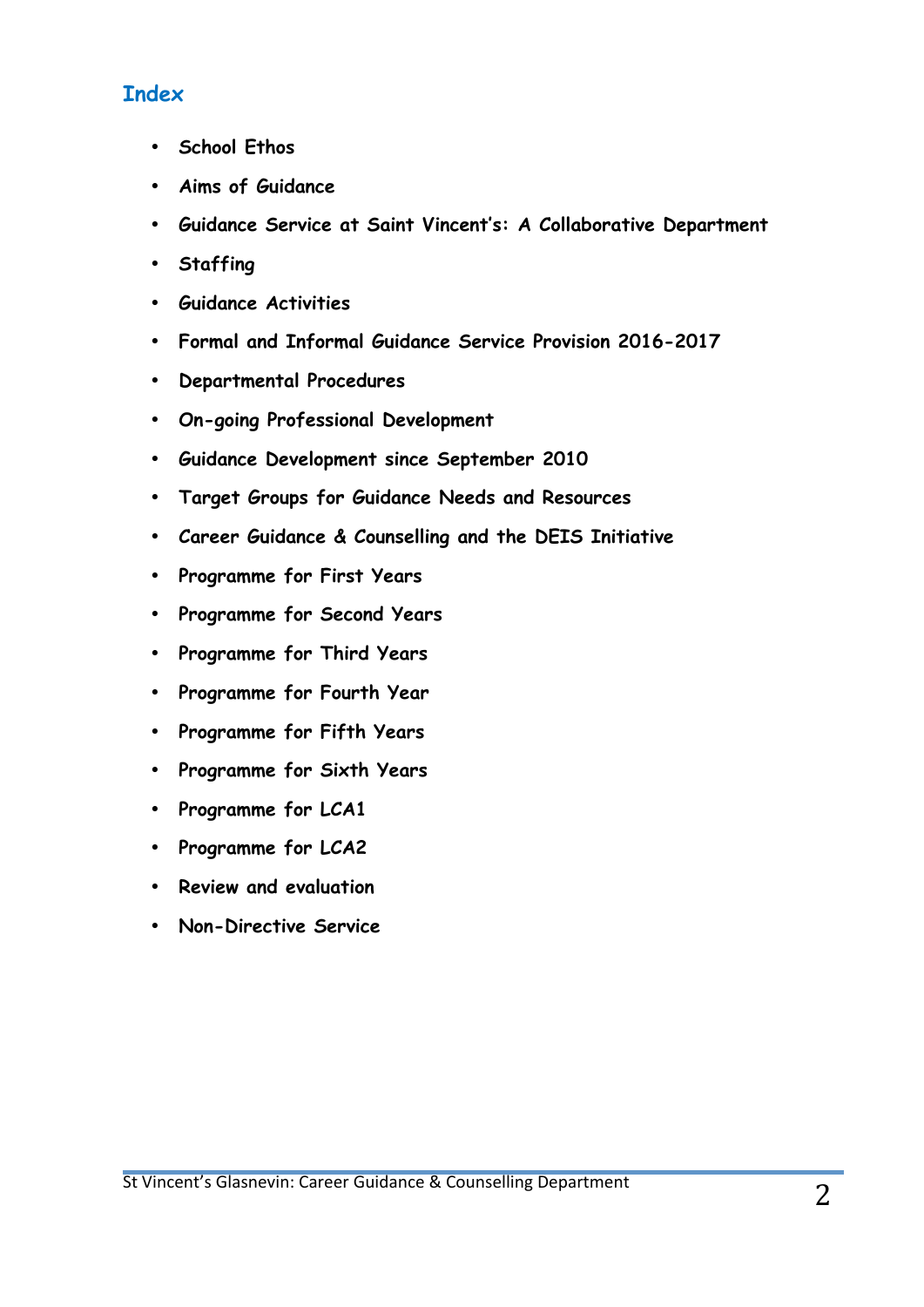# **School Ethos**

"It is our mission at St. Vincent's Glasnevin to provide the students in our care with a comprehensive and rounded education in the Catholic Christian tradition of Edmund Rice.

We strive in partnership with Parents and Guardians to ensure that each student develops to his full potential."

We work to provide each student with a firm foundation from which he can apply, both for his benefit and that of the wider community, the skills, knowledge and values he has developed in St. Vincent's."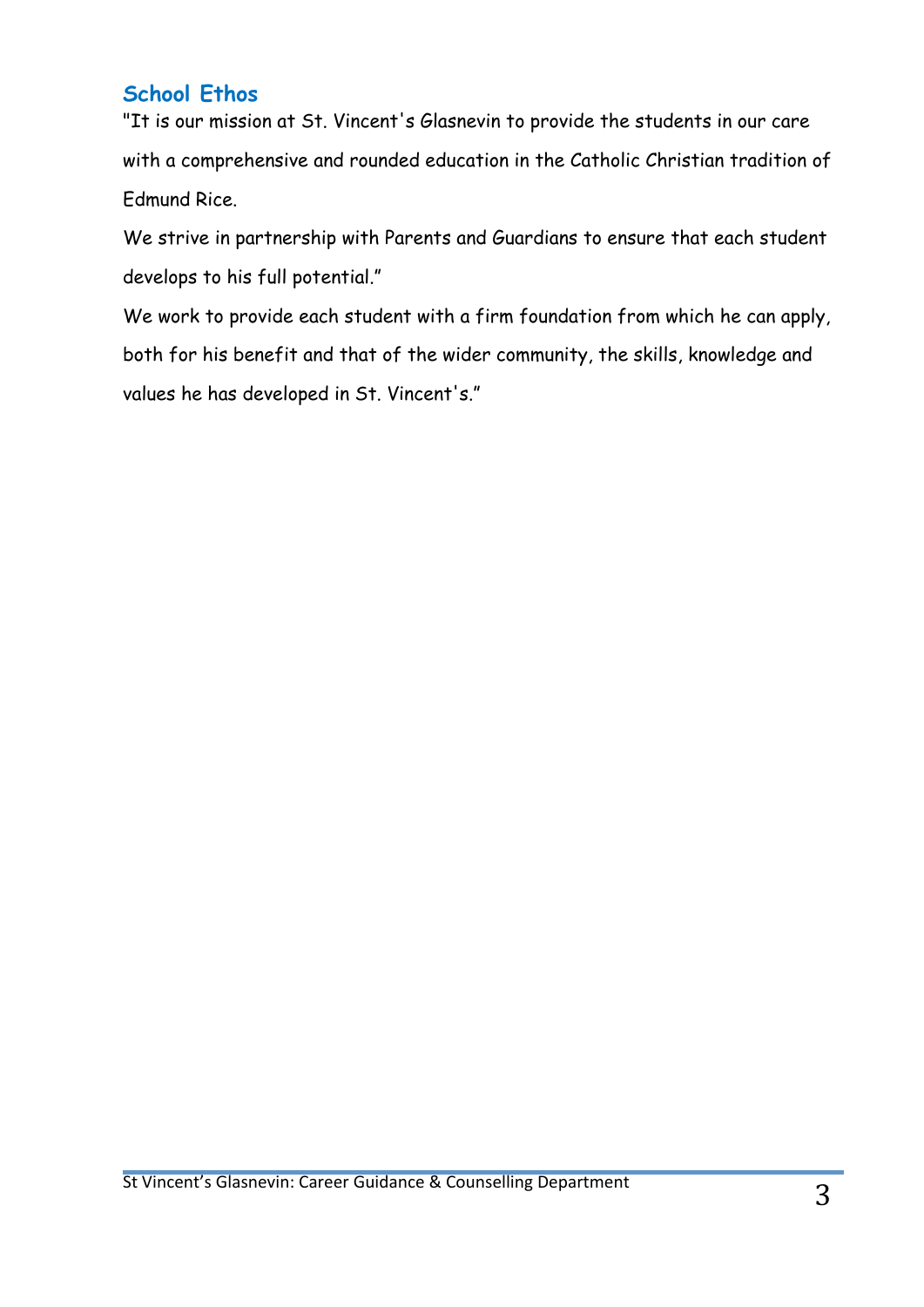# **Aim of Guidance**

Guidance is an ongoing process involving a wide range of learning activities such as information giving and counselling. They are offered in a developmental sequence appropriate to the age and the needs of the student. The guidance process helps a student to develop and accept a full personal, social, educational and career awareness of his/her personal talents and abilities and, in this way, it helps people to grow in independence and to make well-informed decisions about their lives. In the wider context significant changes are taking place in the economic and social structures in Ireland which have important implications for the education system and for all the students who are its principle focus. The value of guidance and counselling in responding to the challenges is widely recognised in government policy statements and by other national and international bodies including the National Development Plan 2000, The Commission on the Points System, and the OECD.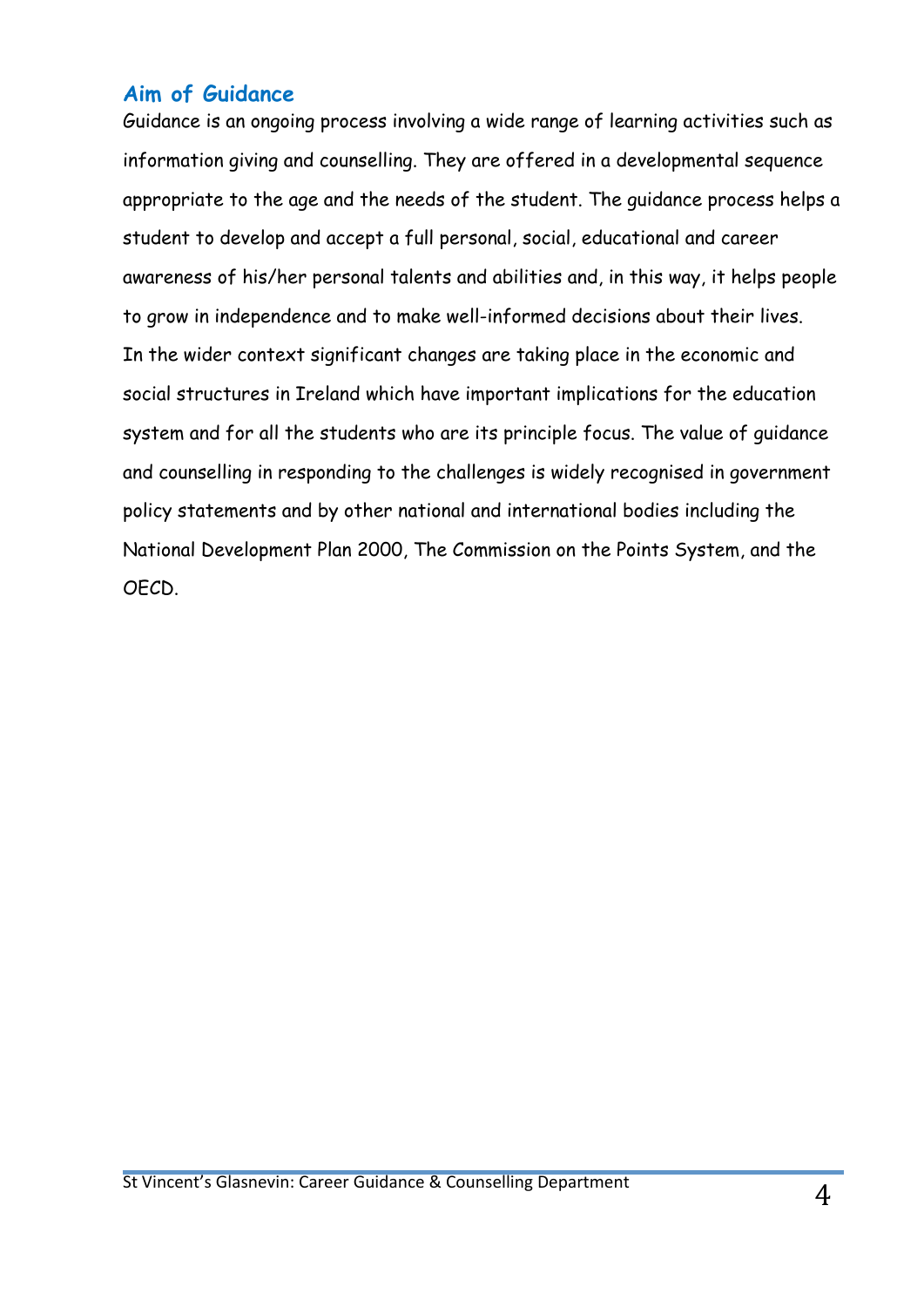## **Guidance Service at St Vincent's: A Collaborative Department**

The guidance service at Saint Vincent's works in conjunction, and is supported, by:

- v DEIS school planning
- v Student Support Team (Care Team)
- v Management team
- v Administrative Staff
- v Learning Support Staff
- v LCA Co-Ordinator
- v TY Co-Ordinator
- v Staff Members and Form Teachers
- v Parents
- v HSCL and the School Completion.
- v St Vincent's is a designated school within the Access Programme to DCU. The school participates fully and benefits very significantly from a range of activities designed to motivate students to consider third level education. These include partiucipation in the UniTY Programme (Silver) and the UFirst Programme, U & University Programme, Student Achievement Awards, Sporting DCU, Junior Discover DCU, DCU Math Initiatives, DCU Summer Scholars and Centre for Talented Youth Ireland (DCU). Many of our students have applied for and been granted Access places. The application process to  $3<sup>rd</sup>$  Level is part of the schools' quidance activities.
- v St Vincent's Guidance Counselling Department (GCD) works in conjunction with all 3<sup>rd</sup> Level and Further Education & Training Institutions to facilitate the needs of the student population. This is done via Guest Speakers, Promotion of Open Days, Careers Exhibitions, Apprenticeships Fairs, Educational and Social/Emotional Programmes and Departmental CPD.
- $\cdot \cdot$  The broader community in the area is involved in several areas of career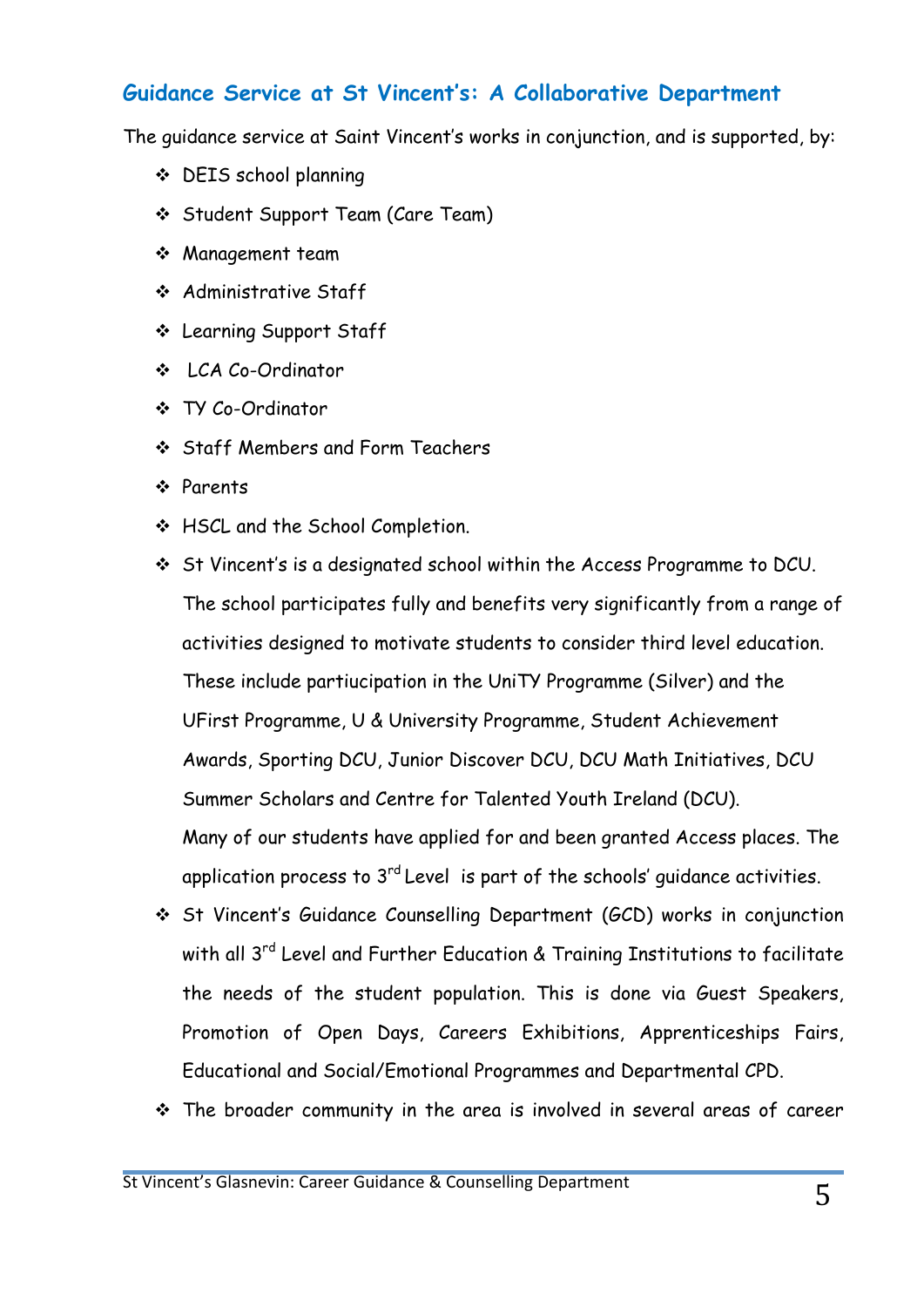guidance with a network of Employers, Educators and Further Training **Institutions** 

- v Local employers facilitate work experience for students at senior level (TY & LCA Programmes incorporate Work-Experience Module).
- \* Employers frequently contact the school seeking prospective employees from amongst our past pupils and the school is pleased to refer suitably qualified applicants.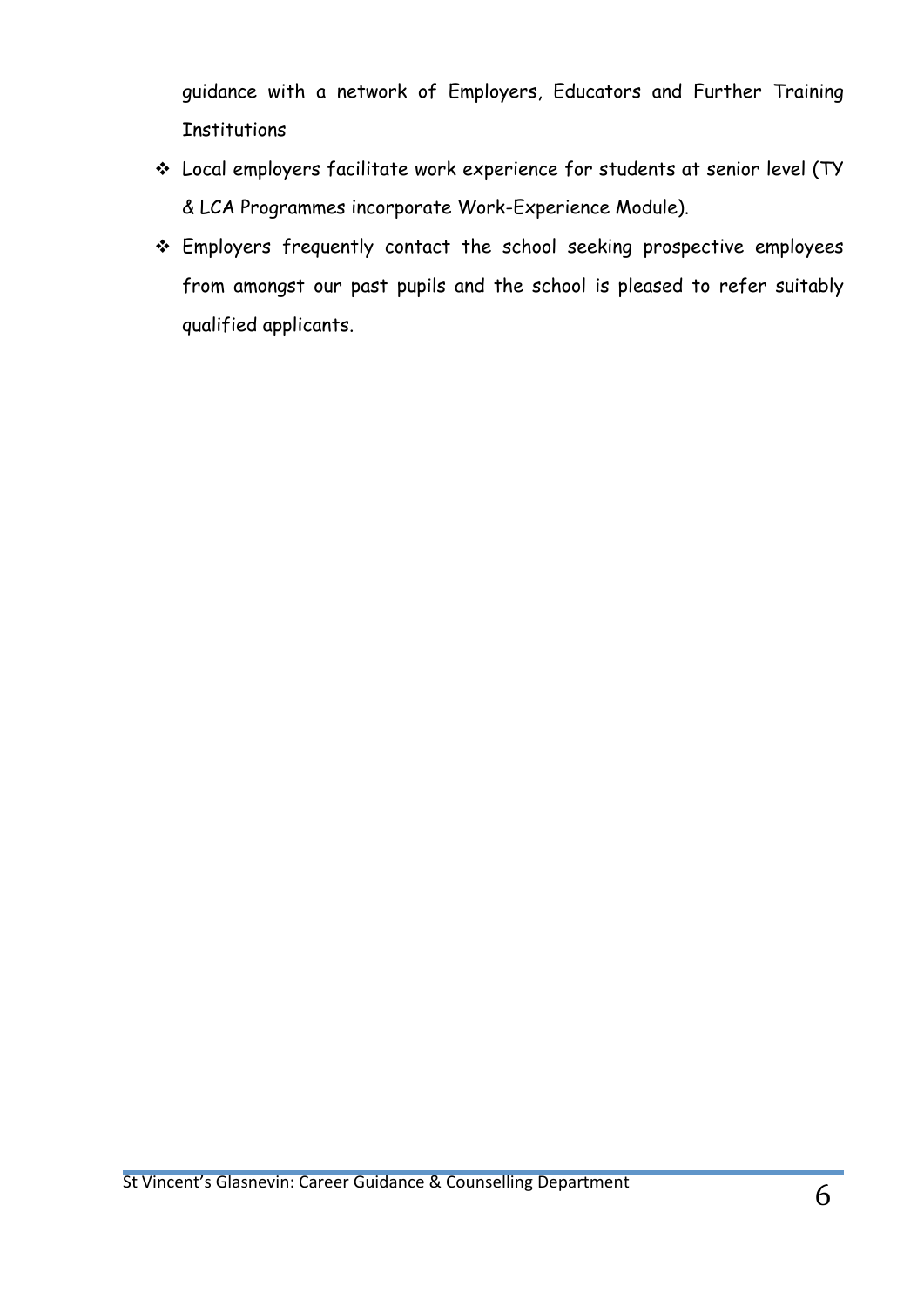# **Staffing**

The GCD within St Vincent's is staffed by fully qualified Guidance Counsellors who are members of the Institute of Guidance Counsellors.

For 2016/17 the designated GC within the school is:

• Neil McCann

## Qualified Staff:

| Name        | Qualification                     | Year |
|-------------|-----------------------------------|------|
| Neil McCann | MSc in Guidance Counselling (DCU) | 2016 |
| Maire Quinn | MSc in Guidance Counselling       | 2012 |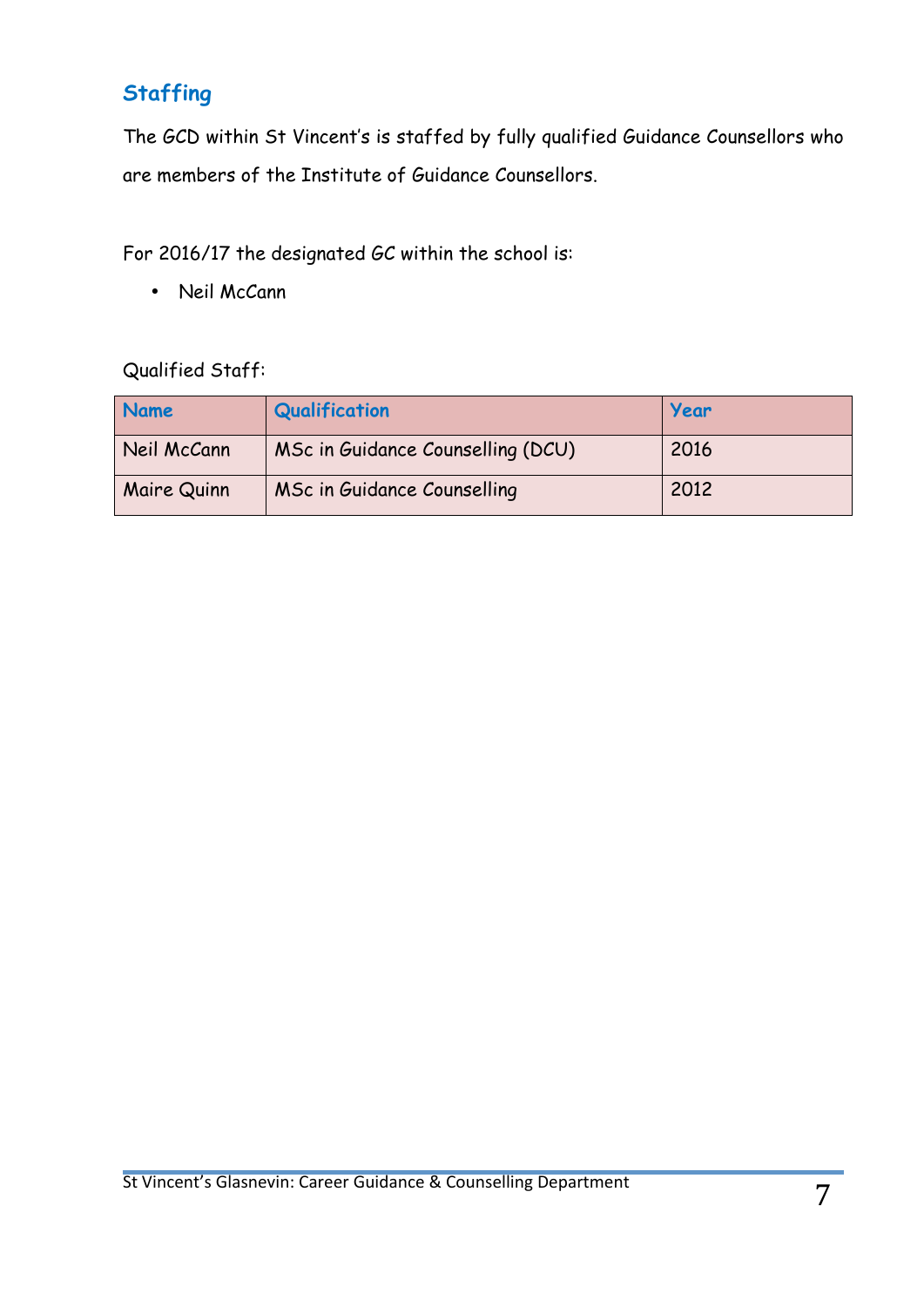## **Guidance Activities that Support the Achievement of the Aims of**

#### **the School Guidance Programme**

- v Consultation with parents, school staff and students (Current, future and past).
- $\div$  Feedback giving feedback to school management and staff on the needs of individual students, year groups and the school as an organisation, and how the School Guidance Programme has supported student choices and transitions.
- $\cdot$  Networking establishing links with employers, relevant agencies and institutions to enhance guidance work with students.
- $\cdot$  Promoting change assisting curricular development in school.
- \* Placement work experience, work shadowing and preparing students for employment.
- \* Follow up following up former students regarding progression routes and destinations.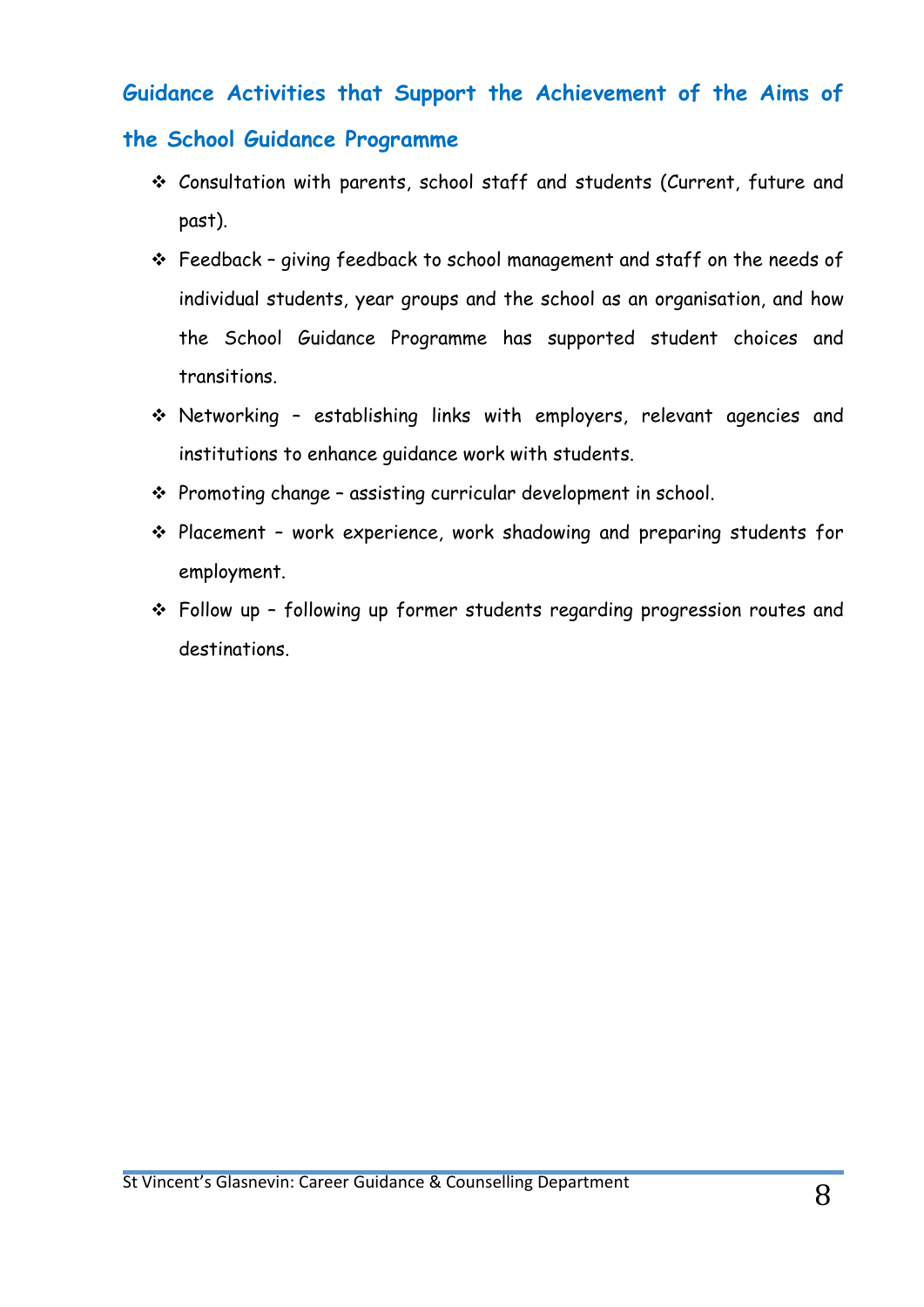# **Formal and Informal Guidance Service Provision 2016-2017**

Class periods of guidance have been allocated for 2016-2017 and distributed as follows: Currently at 18.7hours (PDGE Student allows extra 5 Periods)

#### **Formal Guidance:**

| <b>Year/Class</b> | <b>40 Minute Periods</b> | Objective                                                                                                                                                  |
|-------------------|--------------------------|------------------------------------------------------------------------------------------------------------------------------------------------------------|
| 6 <sup>th</sup>   | X2 Periods (1 Per Class) | Delivery of the Vocational<br>$\bullet$<br>Preparation and Career<br>Guidance Module                                                                       |
| $6th$ LCA         | X1 Period                | Delivery of the Vocational<br>$\bullet$<br>Preparation and Career<br>Guidance Module                                                                       |
| $5th$ LCA         | X1 Period                | Delivery of the Vocational<br>$\bullet$<br>Preparation and Career<br>Guidance Module                                                                       |
| ТУ                | X2 Periods (1 Per Class) | Delivery of the TY Career<br>$\bullet$<br>Guidance Module<br>(Incorporating Work<br><b>Experience and Student</b><br>Empowerment (DCU UniTY)<br>Programmes |

| Timetabled Committees/Groups | <b>Time Allocation Per Week</b> |
|------------------------------|---------------------------------|
| <b>Care Team</b>             | 40 mins                         |
| DEIS Committee               | 40 mins                         |

| Total Timetabled GCD Activities | 5hrs 20 mins |
|---------------------------------|--------------|
|                                 |              |

The Guidance Counselling Department utilises the remaining 13.3 hours for all

other guidance activities which include the following:

- v Administering, norming and reporting back Psychometric Testing Results
- $\cdot$  Careers interviews with all 6th year students each 6<sup>th</sup> year will meet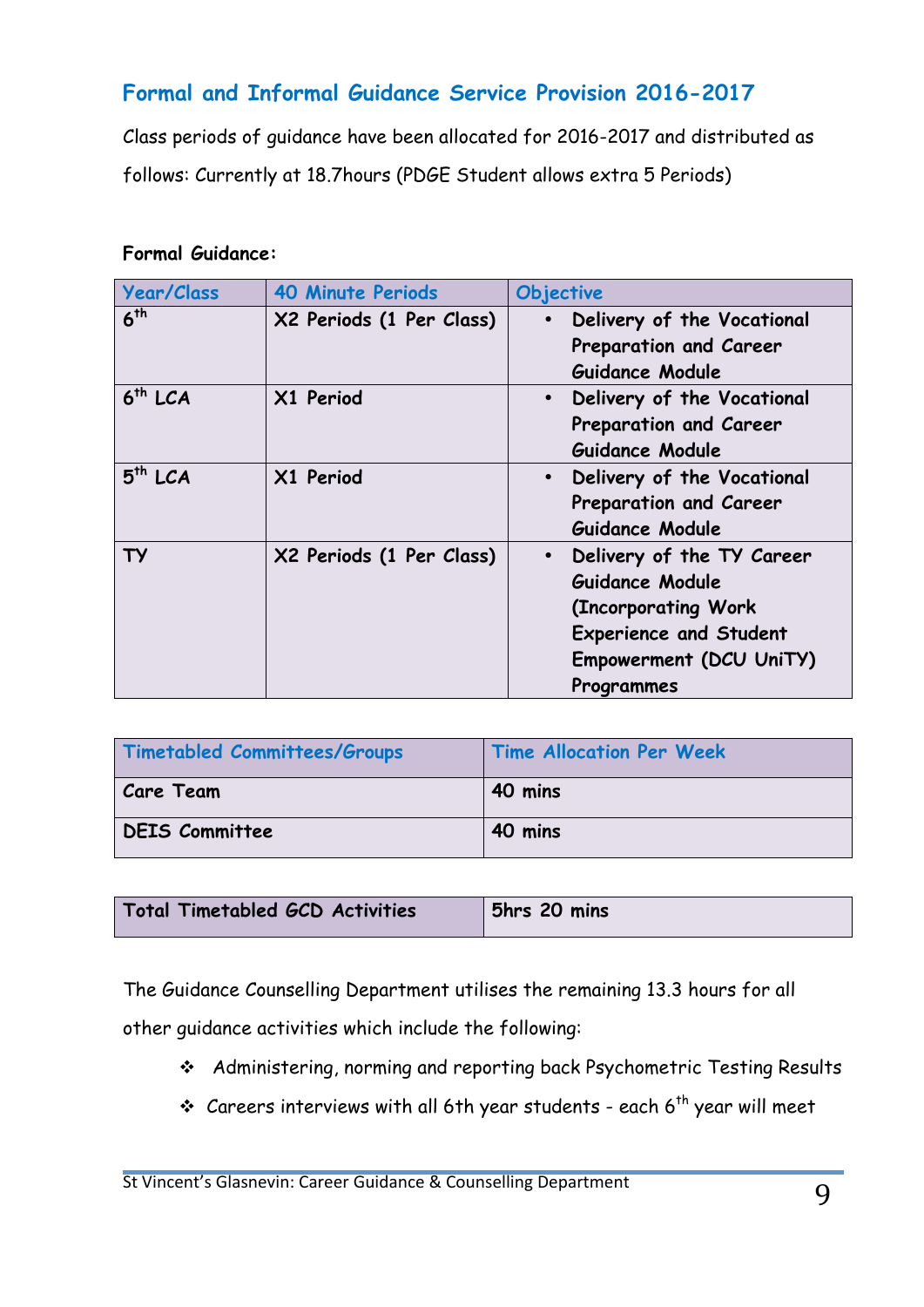guidance counsellor individually on a regular basis.

- $\div$  Completion of CAO applications with 6th year students
- v Completion of H.E.A.R. and D.A.R.E. applications with students and parents.
- \* Interventions for 1st year students (creating a pupil profile and a transitions form)
- $\cdot$  One-to-One interviews with first year students where required
- $\cdot$  Interventions for 3rd year students to do interest inventory, introduce to Career websites, work values profile and National Framework of Qualifications to illustrate Leaving Cert options.
- \* One to one interview with 3rd year students on Leaving Cert options and subject choice where required
- $\cdot$  Interviews with LCA students on Post Leaving Cert options, making applications etc.
- $\div$  Ongoing personal / social counselling (for all students) as referred by staff, self- referral or parents.
- \* Referring and Liaising with External Partners such as CAMHS, NEPS, Pieta House, Daughters of Charity Counselling Service etc.
- v Organising open day visits, guest speakers.
- \* Organise and conduct mock interviews for LCA students and 6th year students who are attending job and PLC interviews.
- v Liaise on whole school guidance activity with JCSP, HSCL, SCP and SPHE co-ordinators on guidance issues.
- $\cdot$  Play an active role in the transition of incoming students via Open Evenings, Primary School Visits, Transition Planning, Entrance Testing  $(CAT 4)$
- v Facilitation, Development and Analysis of Literacy and Numeracy Testing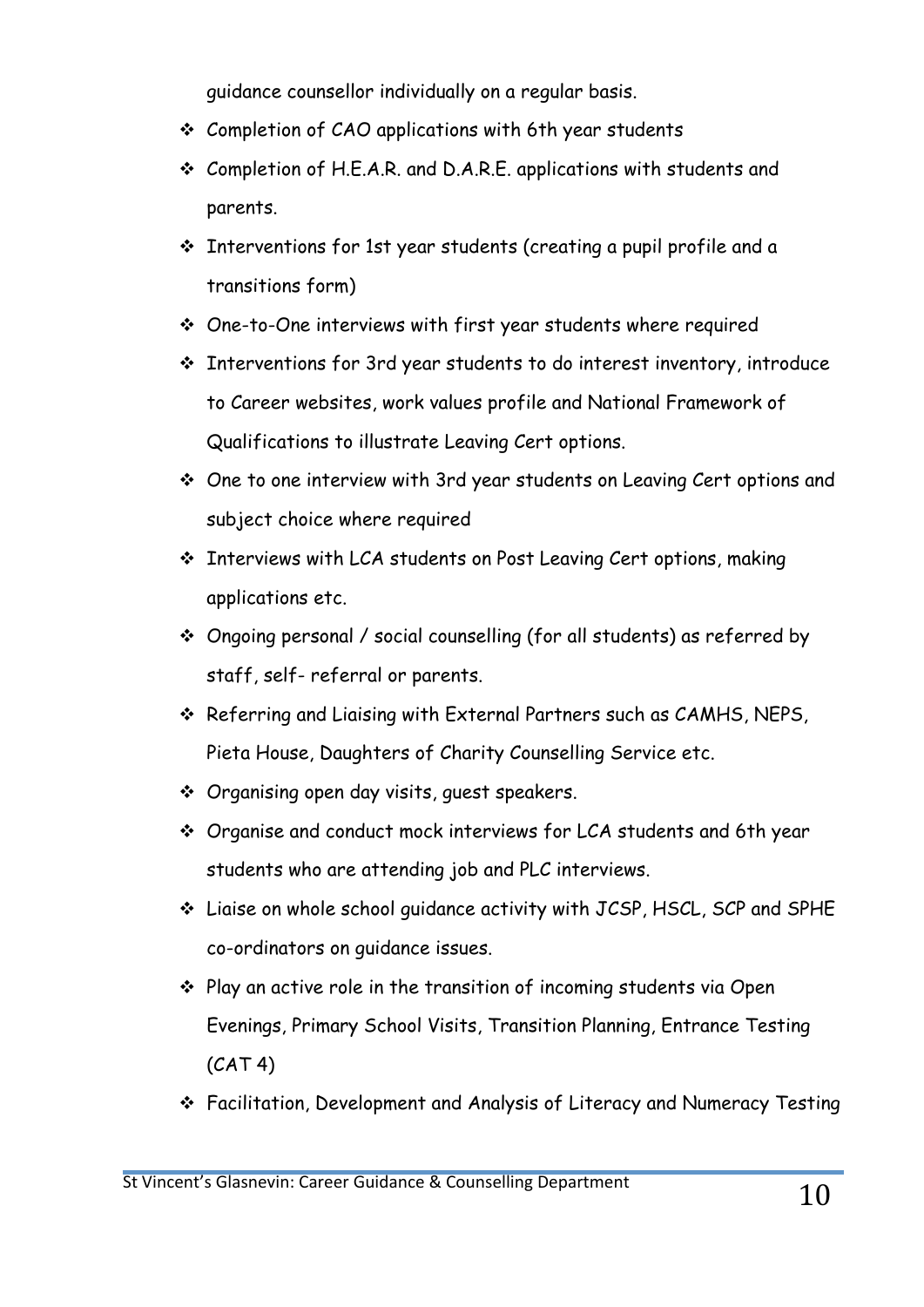for students

- v Prepare and input on agreed guidance issues at parents' information evenings
- \* Administration of guidance service ( keeping written records and eportal records)
- v Up-dating and maintenance of guidance library, resources, notice board, promotional activities and website
- \* Promotion of the CGD Services within the school by creating a visible presence within the school environment (include online forums).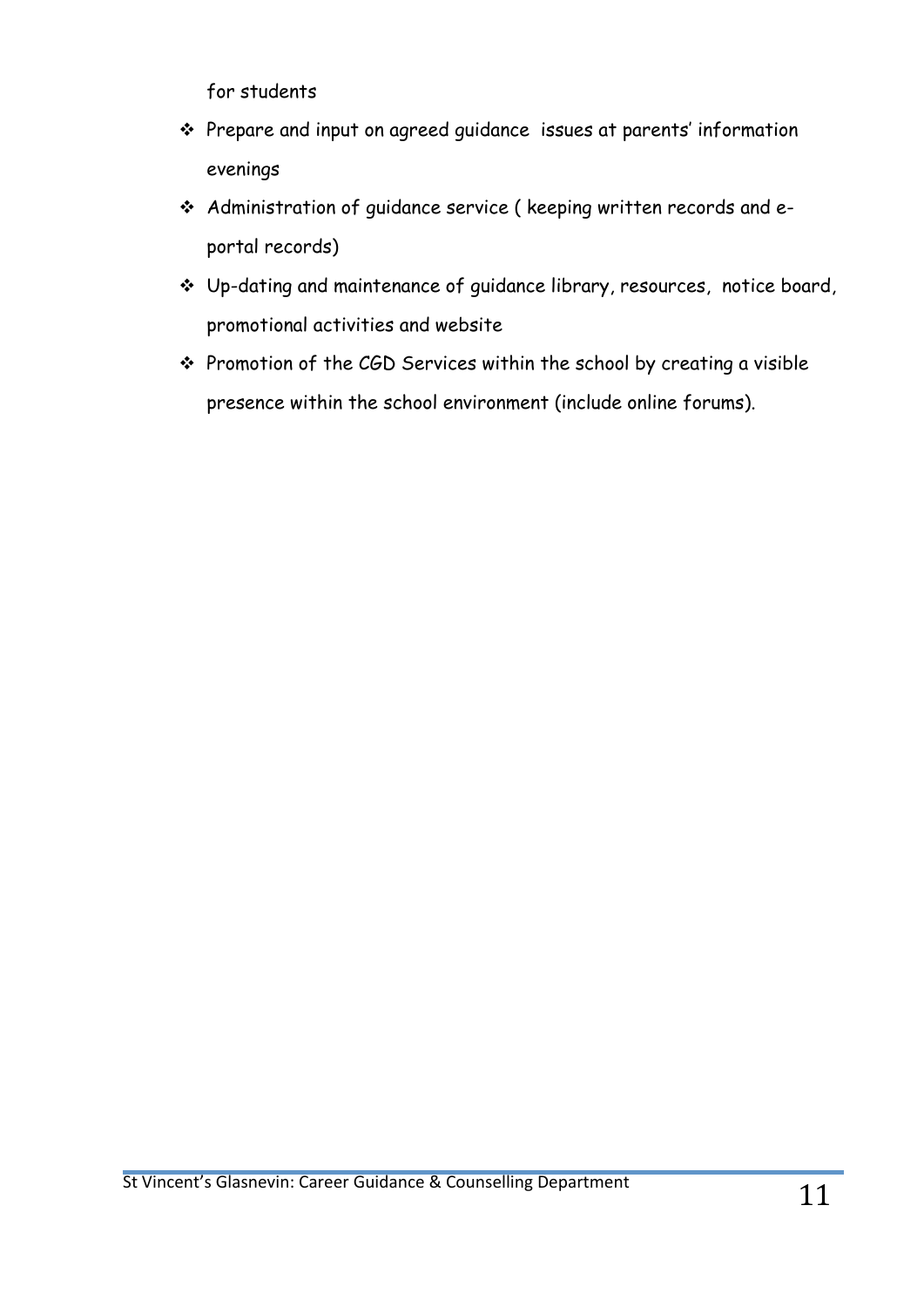## **Departmental Procedures: Confidentiality and Data Protection**

- v **Making One-to-One Appointments** students can make appointments on request (in person, via a parent, via a teacher or other staff member) or via email. Scheduled Meetings will be recorded by the GC and an Appointment Slip will be presented to the student prior to the arranged meeting time. Students will use this slip to identify to class teachers the reason for their absence from specific classes
- **Execord Keeping** − a written record of all appointments is kept in locked filling cabinets within the locked GCD Office. No details of interviews are given (In accordance with Confidentiality and with adherence to Child Protection Legislation).

Counselling Records are retained in a secure location for the length of time established by the legislation (currently 7 Years).

- v **Confidentiality –** the guidance counsellor explains the limits of confidentiality to each student on commencement of an interview and the role of the Designated Liaison Person in case of danger to the safety of student and others or if a crime is about to be committed and works within IGC code of Ethics.
- **Example 2 Safe Keeping of Documentation -** every effort is made to keep all confidential information and materials in a secure place.
- v **Non-Directive Service** (See Below)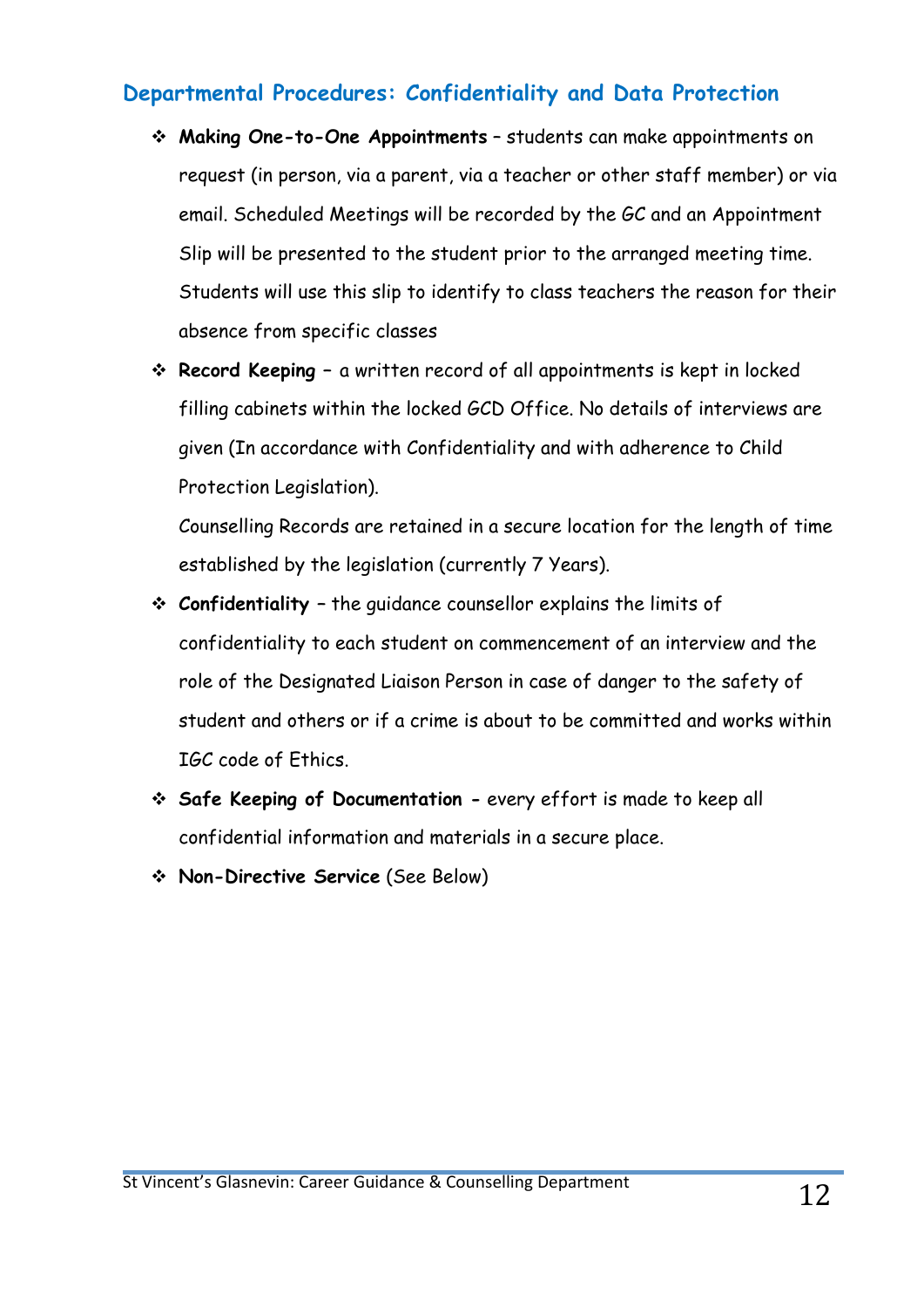# **On-Going Professional Development**

- v Guidance counsellors are fully-qualified members of Dublin North IGC and attend inservice regularly.
- v Guidance counsellors attend supervision as organised by the Dublin North IGC
- v Attendance at IGC National Conference is facilitated by management
- v Tuesday afternoon timetable for 2016-17 has been left free for attendance at local IGC meetings and supervision and attendance at other training arranged at that time

|  | CPD Courses 2016/17 |
|--|---------------------|
|  |                     |

| CPD Course / Conference & Location            | Date        | <b>Staff Member</b> |
|-----------------------------------------------|-------------|---------------------|
| IGC North CPD: Ombudsman for Children,        | 27/9/16     | Neil McCann         |
| Killester College                             |             |                     |
| DCU UniTY CPD: Student Empowerment Training,  | 4/10/16     | Neil McCann         |
| <b>DCU, Nursing Building</b>                  |             |                     |
| Belong To.org: Stand Up Week, Blackrock Ed    | $25/10/16*$ | Neil McCann         |
| Centre                                        |             |                     |
| CAO Conference, Glenview Hotel, Maynooth      | 10/11/16    | Neil McCann         |
| IGC North CPD: IBEC and FInglas Traing Centre | 15/11/16    | Neil McCann         |
| (Apprenticeships), Killester College          |             |                     |
| DCU UniTY CPD: Student Empowerment Training,  | 22/11/16    | Neil McCann         |
| DCU, Nursing Building                         |             |                     |
|                                               |             |                     |
|                                               |             |                     |
|                                               |             |                     |
|                                               |             |                     |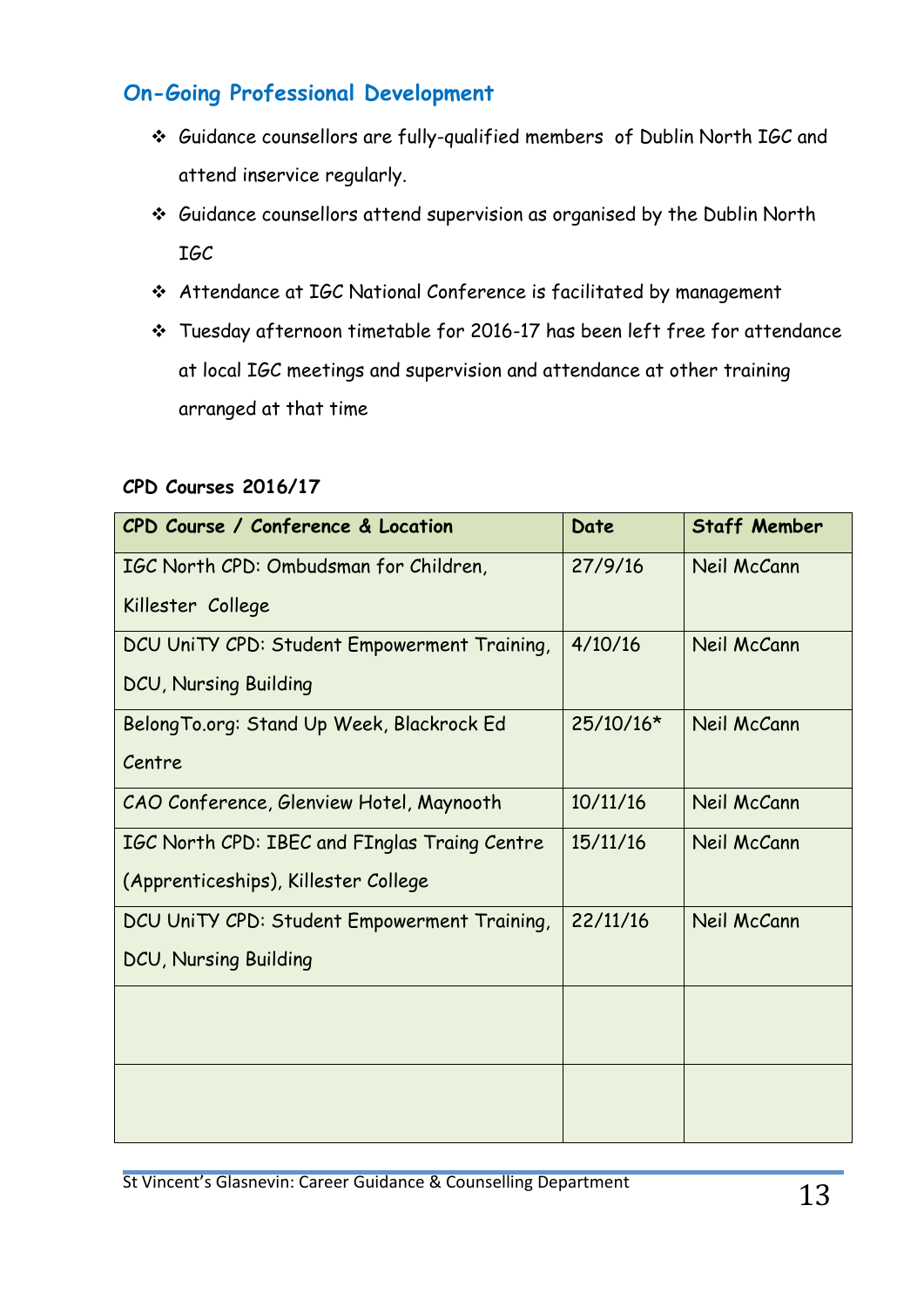\*Denotes After School Hours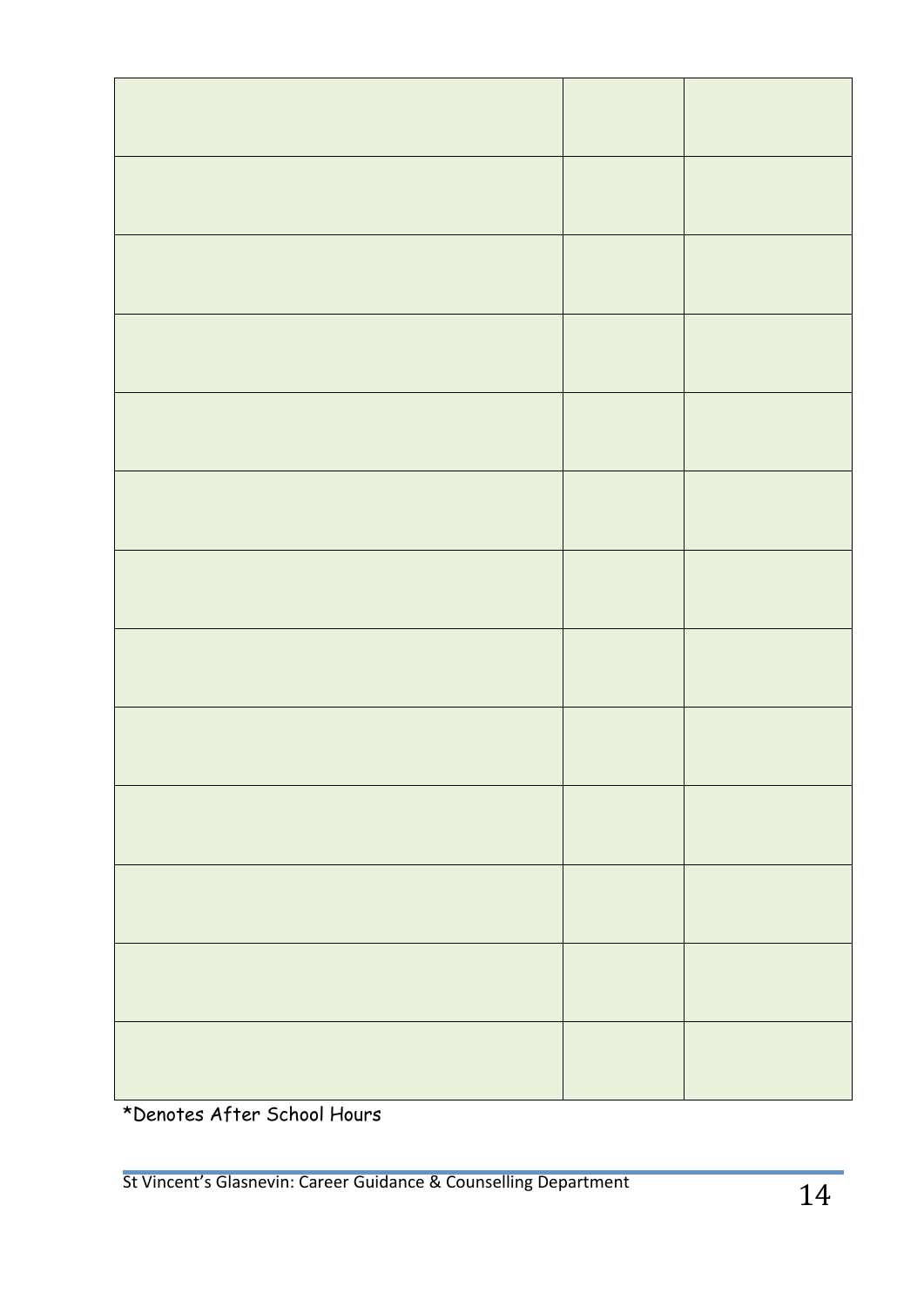# **Guidance Development since September 2010**

- $\cdot$  A guidance service has been set up with provision of time tabled classes and one to one counselling for all students
- v In 2011/2012 St Vincent's established a Student Support Team (Called The Care Team) which will helps to identify student's needs: social / personal, educational and careers in a more focused way
- v Guidance counsellor has presented documents to senior management (see Development Section) highlighting needs in guidance provision and priorities as identified by guidance counsellor.
- \* The Guidance Counsellor is a member of DEIS planning steering committee that focuses on DEIS Planning across eight areas:
	- 1. Retention
	- 2. Attendance
	- 3. Numeracy
	- 4. Literacy
	- 5. Examination Attainment
	- 6. Educational Progression
	- 7. Partnership with Parents
	- 8. Partnership with Others
- v It was decided by teachers from the review of Homework/ Study Guidelines to set the following achievable targets for Term 1, 2011-2012
	- to emphasise use of journal with all junior cycle students
	- to write up homework on class notice boards.
	- to help senior cycle students with creating a study timetable and each subject teacher to underpin this with advice on time allocation for each subject
	- \* A 3rd year Leaving Certificate Options night has become a stand-alone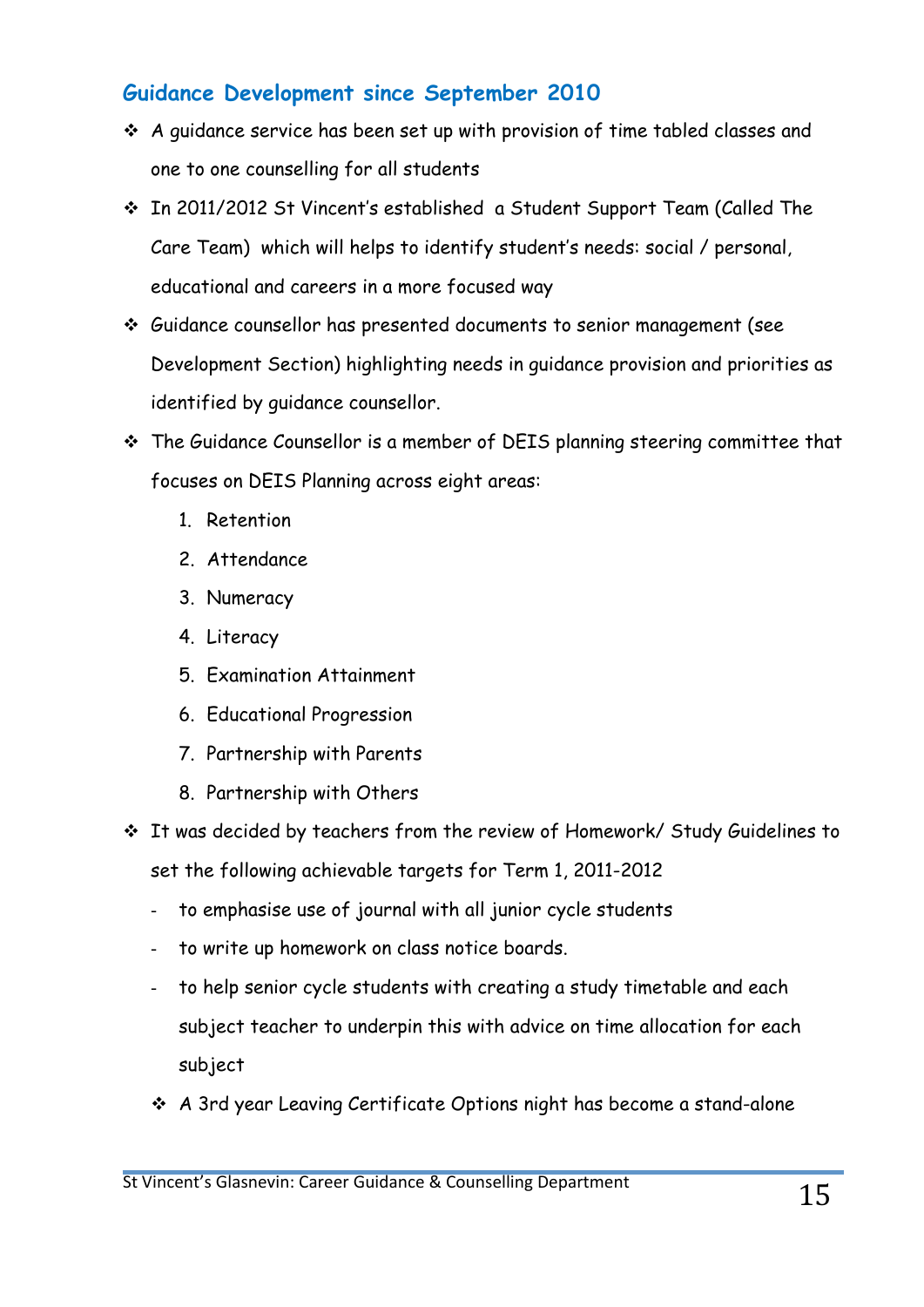event and an Information Booklet has been compiled.

- v Guidance counsellor now makes input on guidance issues at parents' information evenings.
- \* In 2010 a first draft of the Guidance Policy was developed
- v CAT 4 testing was introduced. Results were communicated to all staff to support DEIS planning in Literacy and Numeracy targets. Results are stored in the guidance office. Communication of results to parents to be done by Guidance Counsellors and Principal or Deputy Principal only.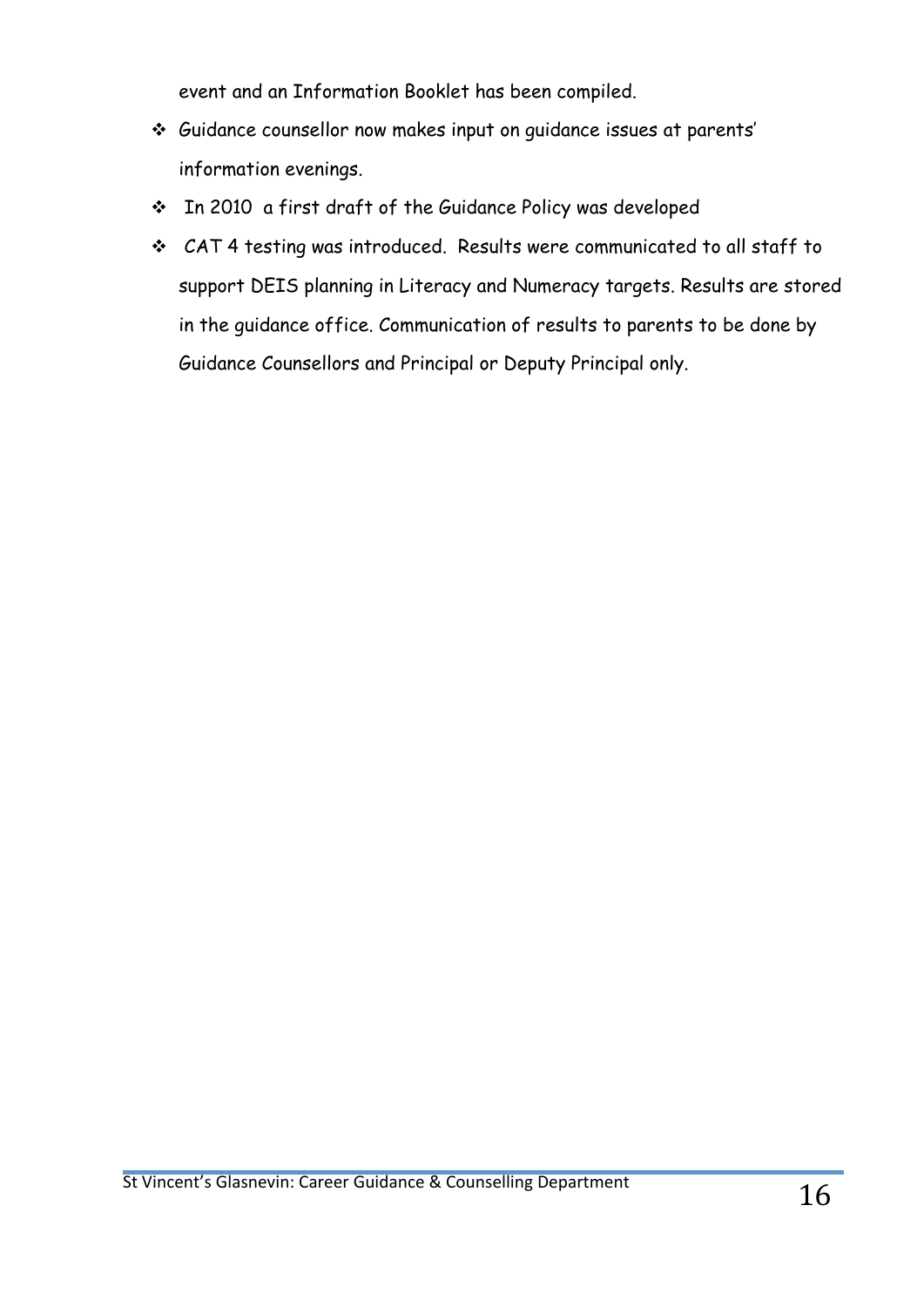## **Target Groups for Guidance Needs and Resources**

- The target groups for guidance and counselling are for all students from 1<sup>st</sup>Year to 6<sup>th</sup>Year including Leaving Certificate, students and Leaving Certificate Applied students.
- In the junior certificate cycle the JCSP is integrated into the curriculum for targeted students and includes a whole range of cross-curricular activities and interventions.
- The SPHE programme provides for a whole-school guidance approach to many guidance issues. Meetings with management and tutors helps highlight particular issues. The creation of a Care Team in 2010-2012 will have a more targeted approach to whole school guidance and a better use of resources.
- In the senior cycle, the LCA programme provides dedicated programmes e.g. Vocational Preparation and Guidance and a range of cross-curricular activities and programmes to meet some guidance needs. The LCA religious Education programme includes a Relationships and Sexuality programme.
- Leaving Certificate Established students have a Relationships and Sexuality Education programme integrated into the Religious Education programme. The current Sixth year students all participate.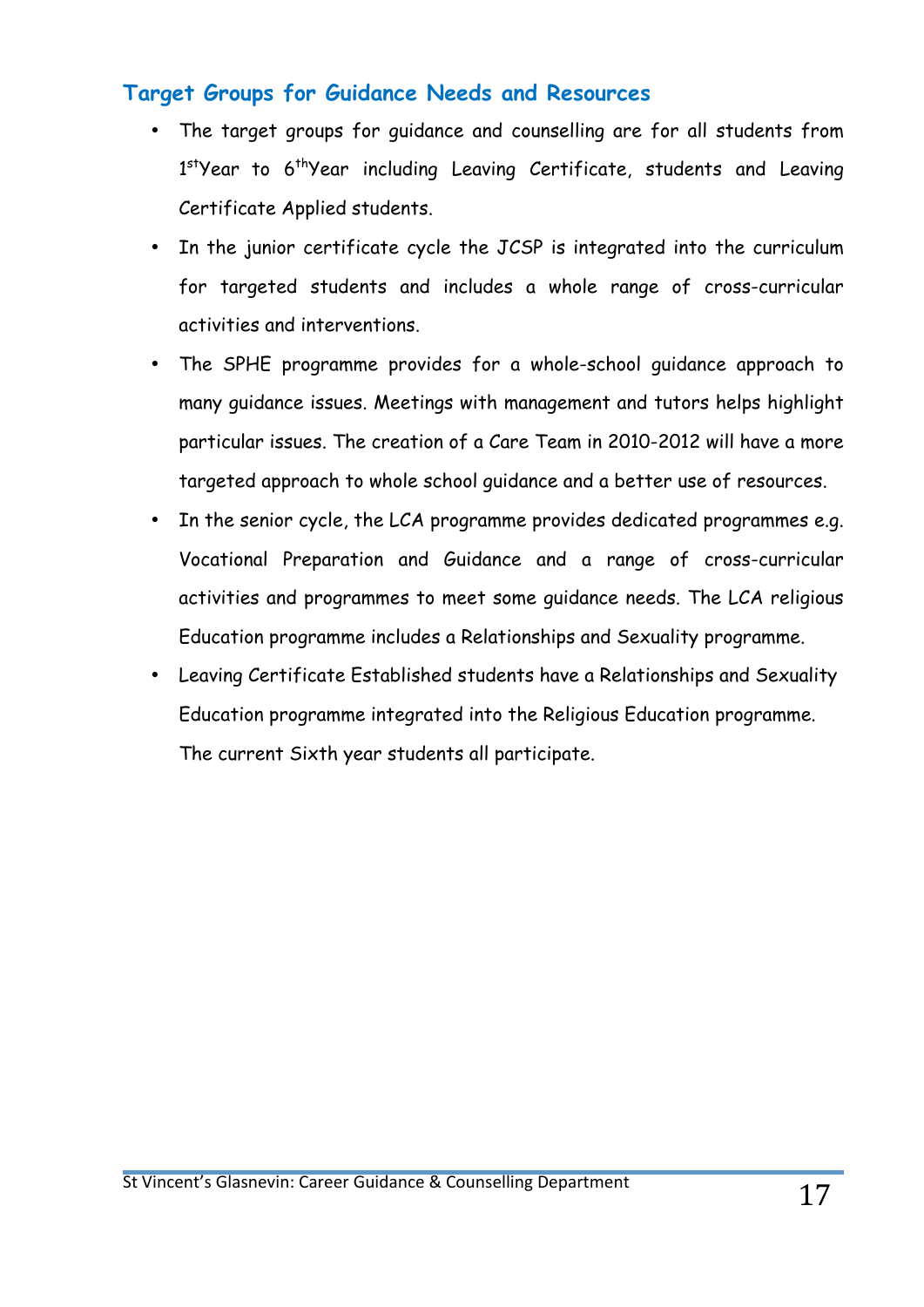# **Career Guidance and Counselling and the DEIS Initiative**

St Vincent's is a designated DEIS school and, in-line which whole school policies the CGD adheres to the Planning structures outlined by the DEIS Scheme.

To facilitate this, the school GC is a member of the school's DEIS Steering Committee and attends a weekly, timetabled, meeting.

The GCD in St Vincent's engages with the DEIS initiative across all 8 strands of the scheme.

| <b>DEIS Initiative</b> | How the GC Department Engages with this<br><b>Initiative</b>                                                                                                                                                                                                                                                                                                                                                                                                                                                                                                                                                                                                                                                                                                                                                                                                                                                              |
|------------------------|---------------------------------------------------------------------------------------------------------------------------------------------------------------------------------------------------------------------------------------------------------------------------------------------------------------------------------------------------------------------------------------------------------------------------------------------------------------------------------------------------------------------------------------------------------------------------------------------------------------------------------------------------------------------------------------------------------------------------------------------------------------------------------------------------------------------------------------------------------------------------------------------------------------------------|
| 1. Retention           | From the initial application, the GCD is<br>$\bullet$<br>involved in the Transition of Students<br>from Primary to Secondary Education<br>through direct interventions. Similarly,<br>direct interventions are in place to<br>assist students in each year and aid<br>transition from Junior Cycle to Senior<br>Cycle and from Senior Cycle to Higher<br>Education / Further Training / World<br>of Work<br>Individual and Group Career Guidance<br>and Counselling is available to promote<br>each student's educational, social and<br>emotional development<br>. As an integral part of the school's<br>Whole School Approach to Student<br>Support and Wellbeing the GCD plays<br>an active role in identify and<br>facilitating students who are 'at risk'<br>• A network of contacts is created to<br>assist the development of students and<br>referrals to external agencies are<br>conducted on a needs be basis |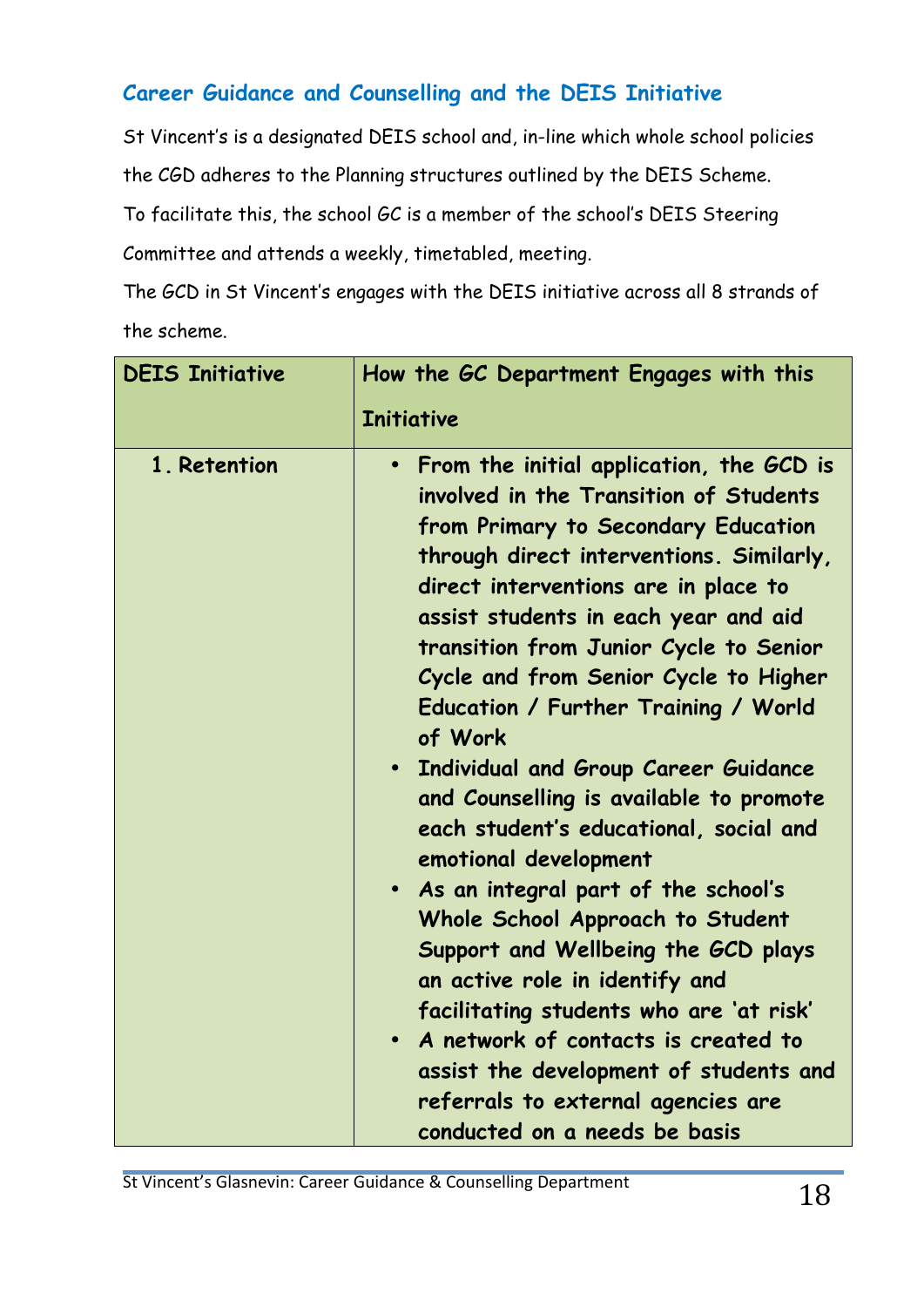| 2. Attendance | . Close work with the HSCL,<br><b>Management, Form Teachers, Class</b><br>Teachers and the SCP staff help to<br>identify attendance patterns and<br>targeted interventions are put in place<br>via individual/group counselling                                                                                                                                                                                                                                                                                                                                                                                                                                                |
|---------------|--------------------------------------------------------------------------------------------------------------------------------------------------------------------------------------------------------------------------------------------------------------------------------------------------------------------------------------------------------------------------------------------------------------------------------------------------------------------------------------------------------------------------------------------------------------------------------------------------------------------------------------------------------------------------------|
| 3. Literacy   | • GCD works with the members of the<br><b>DEIS Committee and the Learning</b><br>Support staff to test the Literacy<br>Levels of all student prior, and during,<br>their school life<br>• GCD staff are fully qualified to<br>administer psychometric and<br>Literacy/Numeracy Tests<br>• The use of Noticeboards, information<br>displays, website, Twitter pages all<br>help to assist the Literacy Programme<br>within the school, with particular focus<br>placed on promoting the language<br>needed for Further Education and the<br>World of Work<br>· Specific Literacy Requirements (CVs,<br>Form Filling and Application Forms) fall<br>under the purview if the GCD |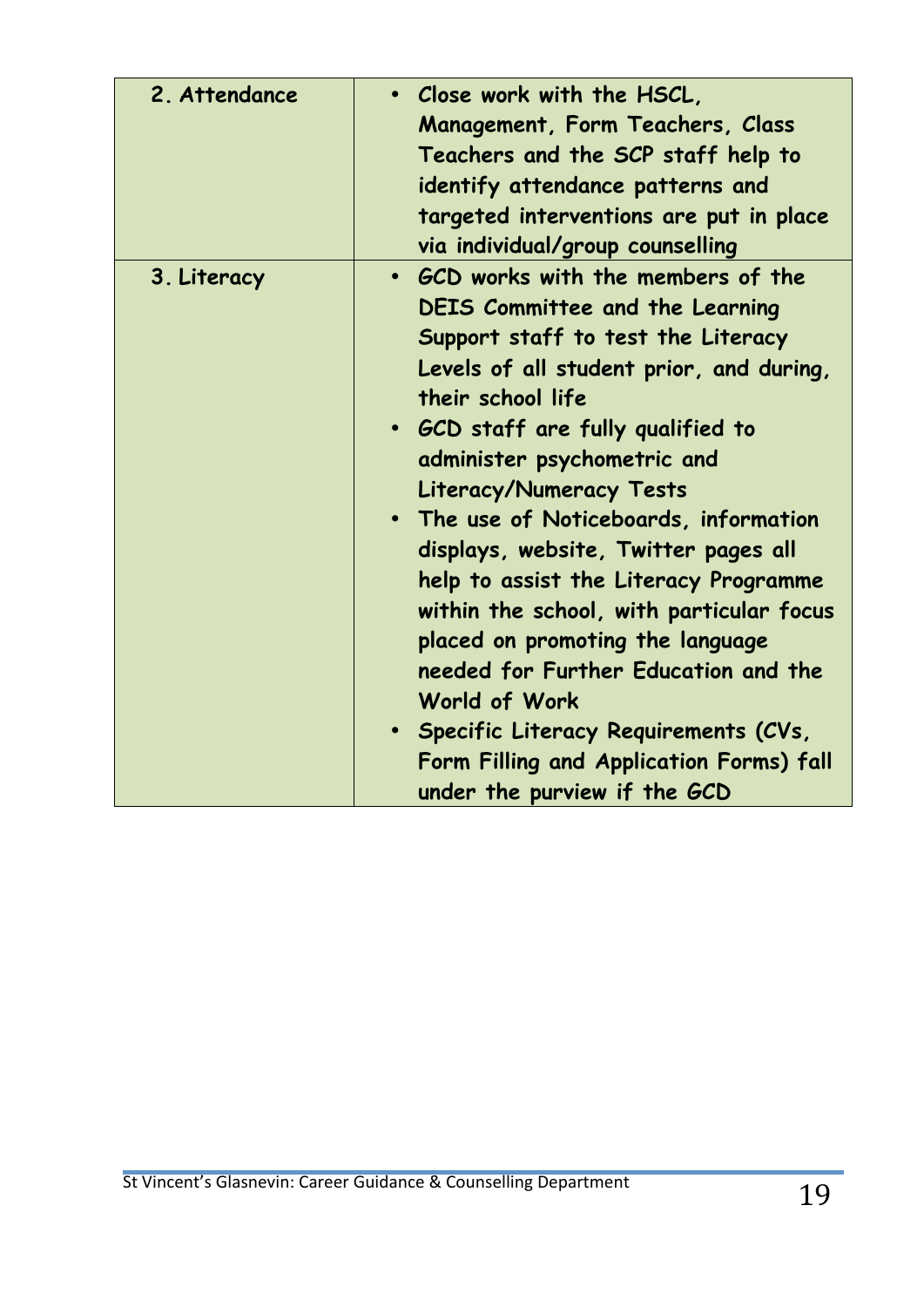| 4. Numeracy                         | GCD works with the members of the<br><b>DEIS Committee and the Learning</b><br>Support staff to test the Numeracy<br>Levels of all student prior, and during,<br>their school life<br>• GCD staff are fully qualified to<br>administer psychometric and<br><b>Literacy/Numeracy Tests</b><br>. The use of Noticeboards, Information<br>Displays, Website, Twitter, Classroom<br>Activities allows the GCD highlight the<br>specific Numeracy elements pertinent<br>to the Department (Grades, Points,<br><b>Financial Requirements (Grants/Access</b><br>Programmes) and Key Days & Dates                                  |
|-------------------------------------|----------------------------------------------------------------------------------------------------------------------------------------------------------------------------------------------------------------------------------------------------------------------------------------------------------------------------------------------------------------------------------------------------------------------------------------------------------------------------------------------------------------------------------------------------------------------------------------------------------------------------|
| 5. Examination<br><b>Attainment</b> | • The GCD focuses attention on raising<br>awareness within the student body of<br>the 'impact' (educational, emotional,<br>social and careers) of individual<br>examination attainment<br>Individual consultations will assist<br>students in their choice of subjects and<br>subject levels<br>• The future implications of subject<br>choice, examination level choice etc will<br>be made known to the student body<br>Reviews of the school's examination<br>performance is of singular interest to<br>the GCD, given its aim of assisting<br>students in their future development.<br>Results are regularly reviewed. |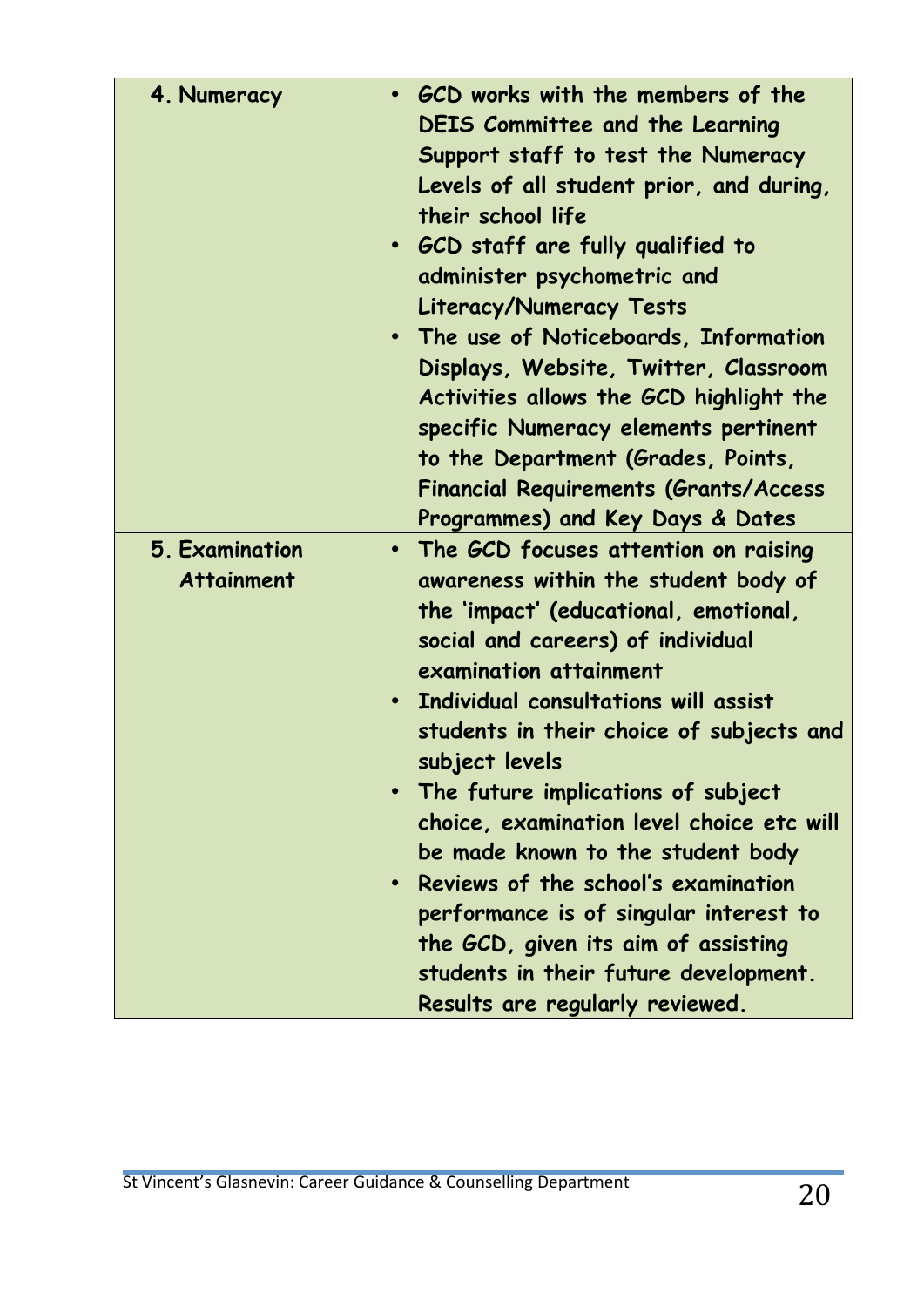| <b>6. Educational</b><br>Progression | • A central pillar of the GCD aim is to<br>promote and facilitate students<br>individual progression (to further<br>education and/or employment)<br>In reality: Each task of the GCD is<br>focused on the progression of students<br>Past Pupil Progression Paths are<br>$\bullet$                                                                                                                                                                                                                                                                      |
|--------------------------------------|---------------------------------------------------------------------------------------------------------------------------------------------------------------------------------------------------------------------------------------------------------------------------------------------------------------------------------------------------------------------------------------------------------------------------------------------------------------------------------------------------------------------------------------------------------|
| 7. Partnership<br>with Parents       | monitored, recorded and analysed<br>The CGD seeks to engage parents in<br>$\bullet$<br>the Departments work to help facilitate<br>the best outcomes for the students<br>• Contact with home is encouraged and<br>facilitated (with due care given to the<br>confidentiality that underpins the GC<br>service)<br>Parents Evenings are run to encourage<br>$\bullet$<br>an open dialogue between the school<br>and home and to facilitate the<br>dissemination of important information<br>PTMs and Parent's Evenings are a key<br>$\bullet$             |
| 8. Partnership<br>with Others        | element of the Service Provision<br>The CGD is collaborative and works<br>$\bullet$<br>with all internal groups to ensure the<br>whole school approach to student<br>support<br>· Similarly, External Agencies, such as<br><b>Higher Education Institutions, Further</b><br>Training Institutes, Businesses and<br>Psychological Support Services are<br>engaged and collaborated with based on<br>the individual needs of students<br>• Close ties are forged with external<br>partners to ensure the best GC service<br>possible for the student body |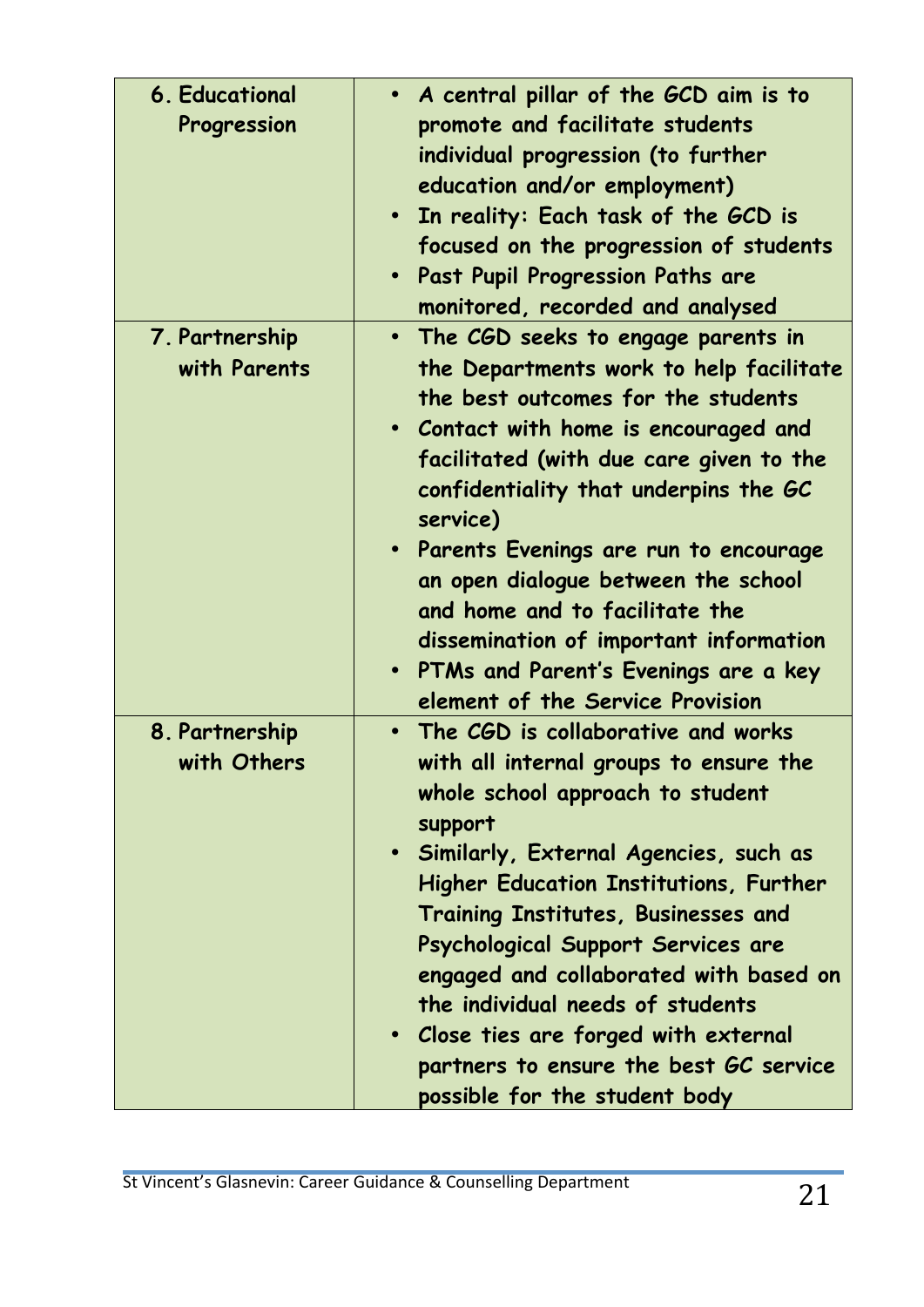# **Career Guidance and Counselling Programme for First Years**

**Aims:**

- $\cdot$  To help ease transition from first level to second level.
- $\cdot$  To help the students to understand and accept themselves as they are, while looking at what they might become.
- $\cdot$  To familiarise the students and parents/quardians with the new school building, subject choices and code of discipline and new routines for students
- $\div$  To familiarise both students and parents with the role of quidance counsellor;
	- (a) by visiting each class and explaining our function to them
	- (b) by providing information leaflet on Guidance Service
	- (c) attending year group parent teacher meetings.
- $\cdot$  To identify pupils who may be at risk and provide one-to-one counselling in consultation with principal vice-principal, tutors, D.E.I. S. coordinator and H.S.C.L and school completion.
- $\cdot$  To identify, through the use of standardised Literacy and Numeracy testing) and existing information, the educational needs of students

#### **Components:**

- \* Assessment to first years prior to entry.
- $\div$  Communication with primary school and parents (through H.S.C.L)
- \* Work with Learning Support Department to determine class groupings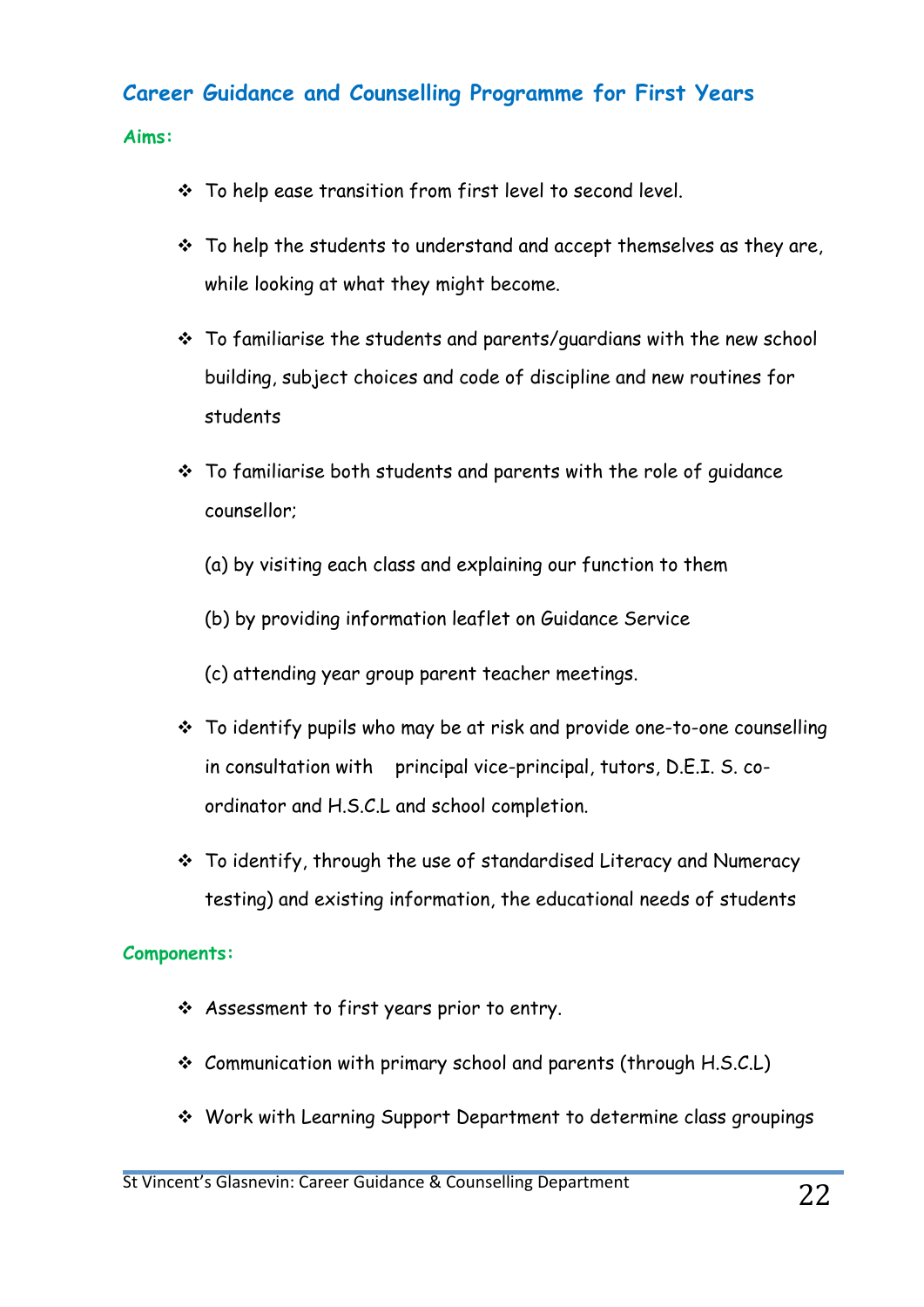- \* Parent's meeting.
- v Liaison with / Tutors/H.S.C.L/ D.E.I.S. Co-ordinator
- v Individual counselling.
- $\cdot$  Compilation of an individual inventory for each student using an inventory form to form a basis for future reference.
- $\div$  One to one consultation with students on transitional issues or with a targeted group depending on resources available
- \* Selected students who could benefit from inclusion on the "My Friends: Youth" Programme.

## **Programme:**

## Assessment to first years prior to entry

In February/March Guidance Counsellor will work to administrate the assessments for the incoming students and will also convert and correlate the scores of the cohort tested.

The purposes of these tests are:

- 1. To help identify students in need of extra help with literacy and numeric skills.
- 2. To place students in suitable first year classes according to school policy. Testing of late coming students also forms part of the Guidance Counsellors remit.

Information giving/ pastoral care.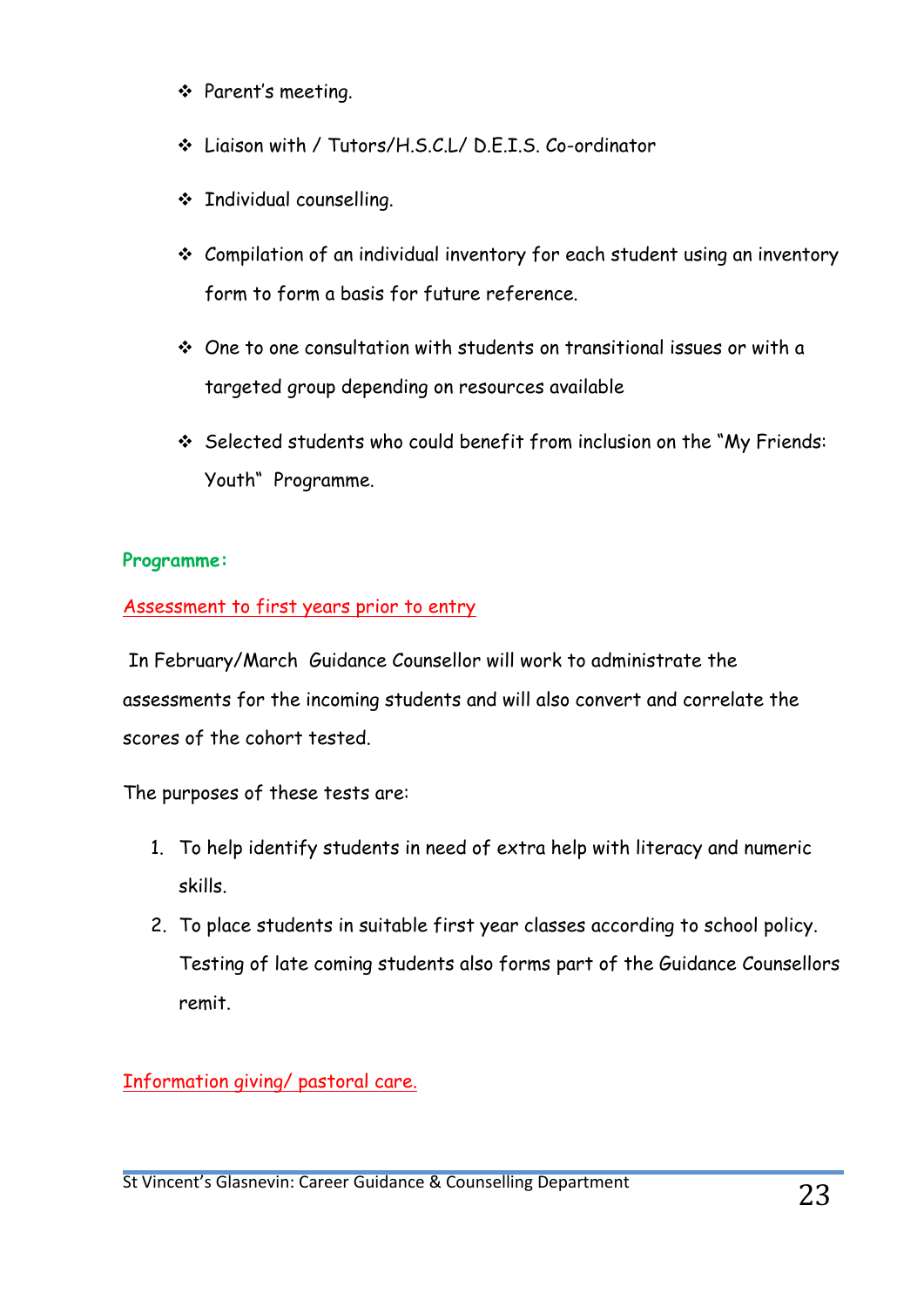A class visit should be made early in the first term to all first years where the following is covered:

- 1. Outline of second level education; with particular reference to this school.
- 2. Value system of the school.
- 3. Role of various members of staff, including Guidance Counsellor.
- 4. Student's future in the school; options open to them and the consequence of choosing these different options.
- 5. Behaviour in school; value or otherwise of school rules.
- 6. Relationship with staff and other school members.
- 7. The difference between primary and secondary school.
- 8. Bullying and what to do if it happens, reinforcing awareness of the school's Anti-Bullying policy.

## Communication

- Continued liaison with tutors, SPHE teachers, learning support teachers and other relevant school personal is essential re issues arising such as: students at risk, having difficulty adjusting, students in need of academic support or personal counselling.
- The establishment of a Care Team in 2011-2012 has created a structure which has strengthen this process.
- Identification of students potentially at risk can be gathered based on entrance results, psychologist's reports, and liaison with teachers from primary feeder schools, N.E.P's and communication with parents and individual students own interactions with the GCD.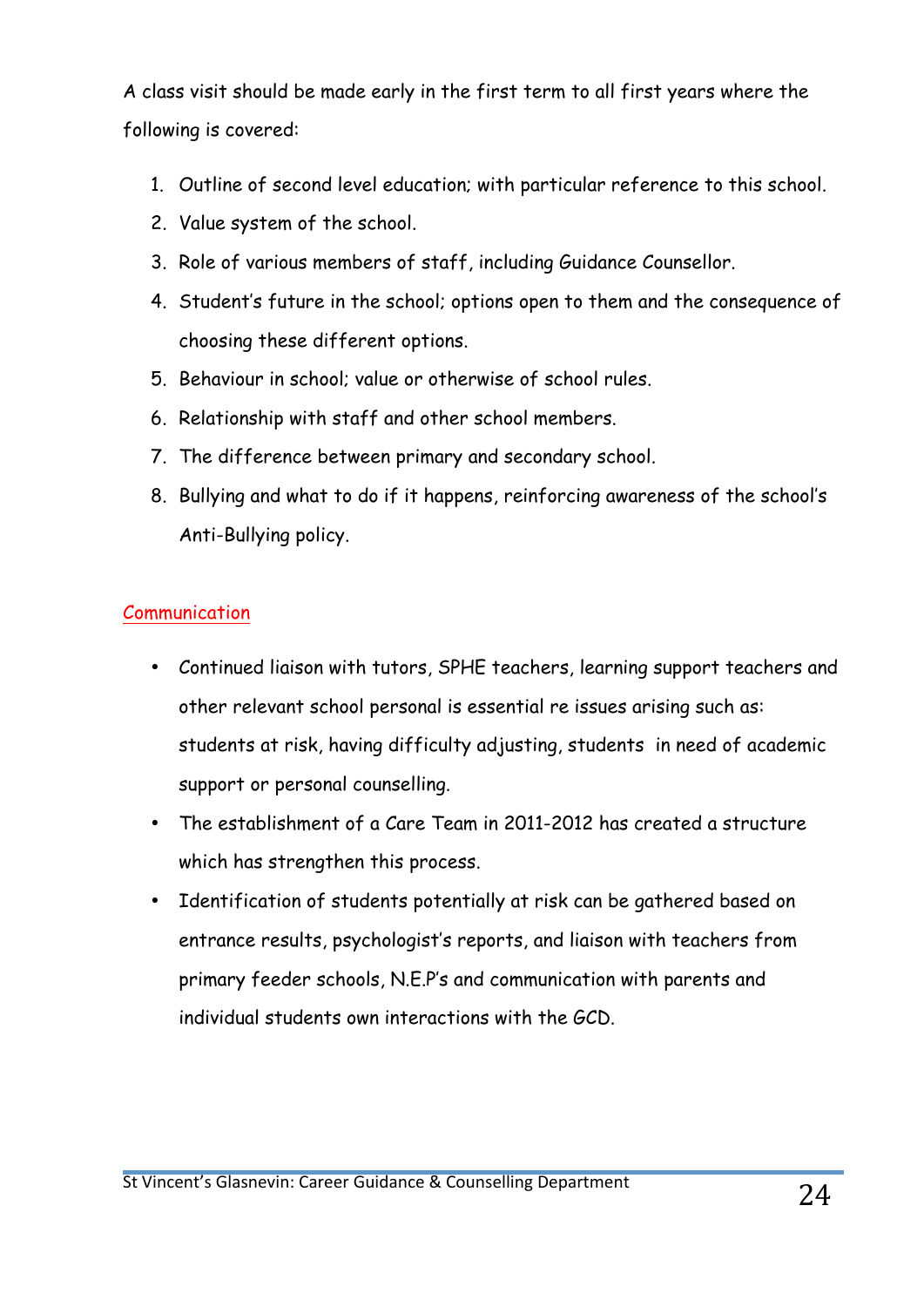#### Parents meetings

A First Year parent meeting is held early in October/November. Communication with parents is necessary to explain the function and the role of the Guidance Counsellor. Topics should include: possible problems, coping strategies, referral agencies.

A parent/teacher meeting would usually be held later in the academic year and the Guidance Counsellor should be available to individual parents as the need arises.

#### Individual counselling

The guidance counsellor encourages an Open Door policy of providing support to both students and parents, particularly during that 'settling in' period. The Guidance Counsellor will also be available to provide individual counselling to students as requested by class tutor/ year head/ pastoral care team/ parents/ or individuals themselves.

The Referral Process is made known to all staff members and students at the beginning of the school year and reinforced by information posters in each classroom and along the corridors of the school

#### SPHE Programme

The SPHE. programme provides an integrated, time –tabled and structured social and personal education. See S.P.H.E. Programme.

#### Group Counselling

Students identified as at risk of anxiety by the Care Team or Form Tutor can be included in the My Friends: Youth Programme. This programme attempts to develop resilience and coping skills.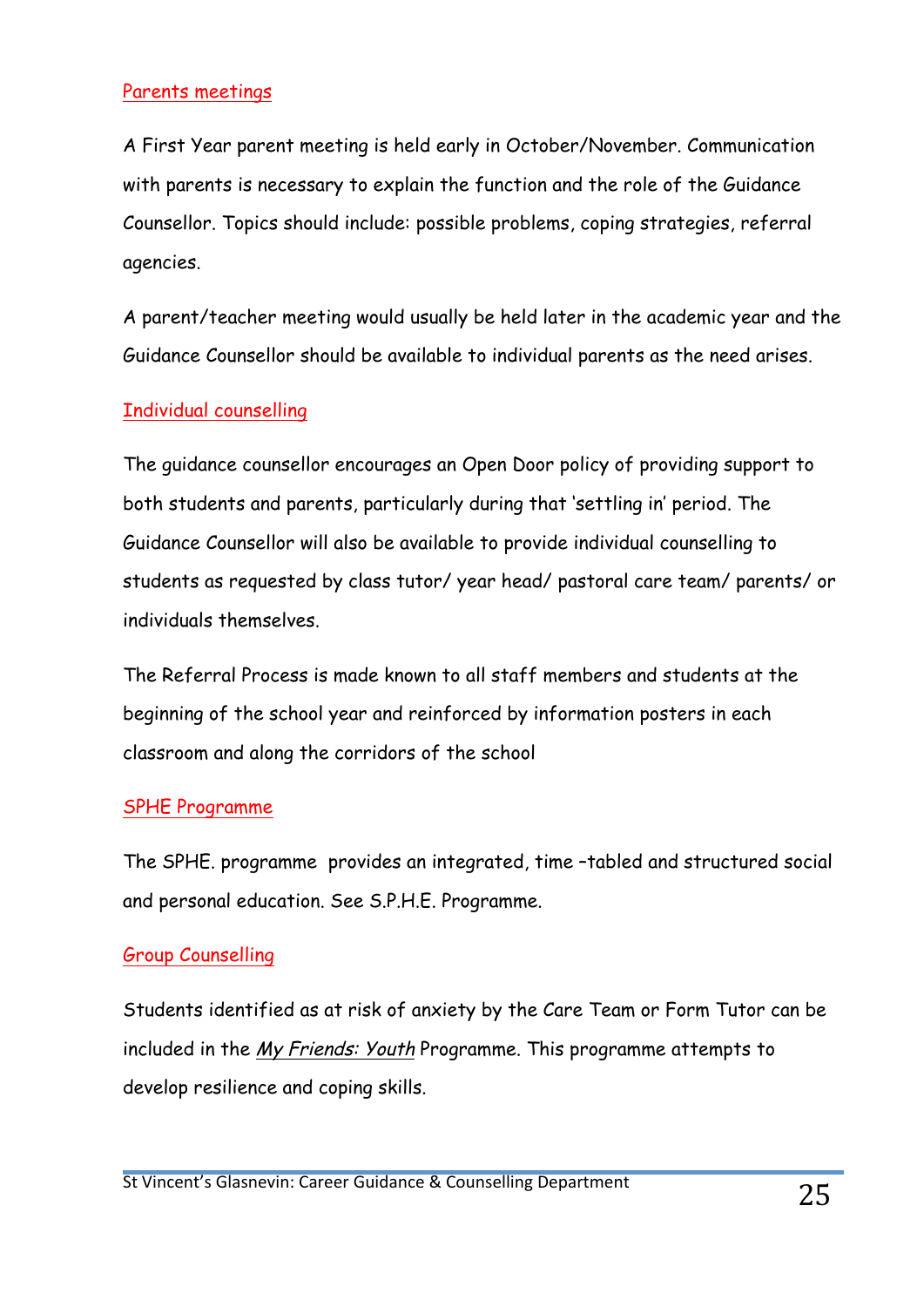# **Career Guidance and Counselling Programme for SECOND Years**

#### **Aim:**

 $\cdot$  To be sensitive to the behaviour of the individual students and to work with selective groups

#### **Components:**

- v Group discussions on effective communication and personal development
- v Liaison with Tutors/H.S.C.L/ D.E.I.S.co-ordinator on special needs or issues which may arise
- v S.P.H.E / R.S.E. programme.
- v Attendance at second year Parent / Teacher meeting
- $\cdot$  Available for one to one counselling as the need arises.

#### **Programme:**

Through reading various research on adolescents it is widely accepted that adolescent is a period of great change biologically, cognitively, mentally and emotionally. Many adolescents experience and present with frustrations, confusions, and distractions. They become unsure of themselves, uncomfortable with their body image, or behaving unpredictably. They may be incapable of hearing what an adult is saying to them and communication with adults may break down. Adolescents at this age tend to collaborate with, and find strength within, their peer group. The adolescent at this stage may also begin to resist the level of control imposed by teachers.

The programme for  $2^{nd}$  year students should help to guide the adolescent through this phase and provide coping strategies for problems that may arise. This is also supported through the S.P.H.E. programme for 2nd year.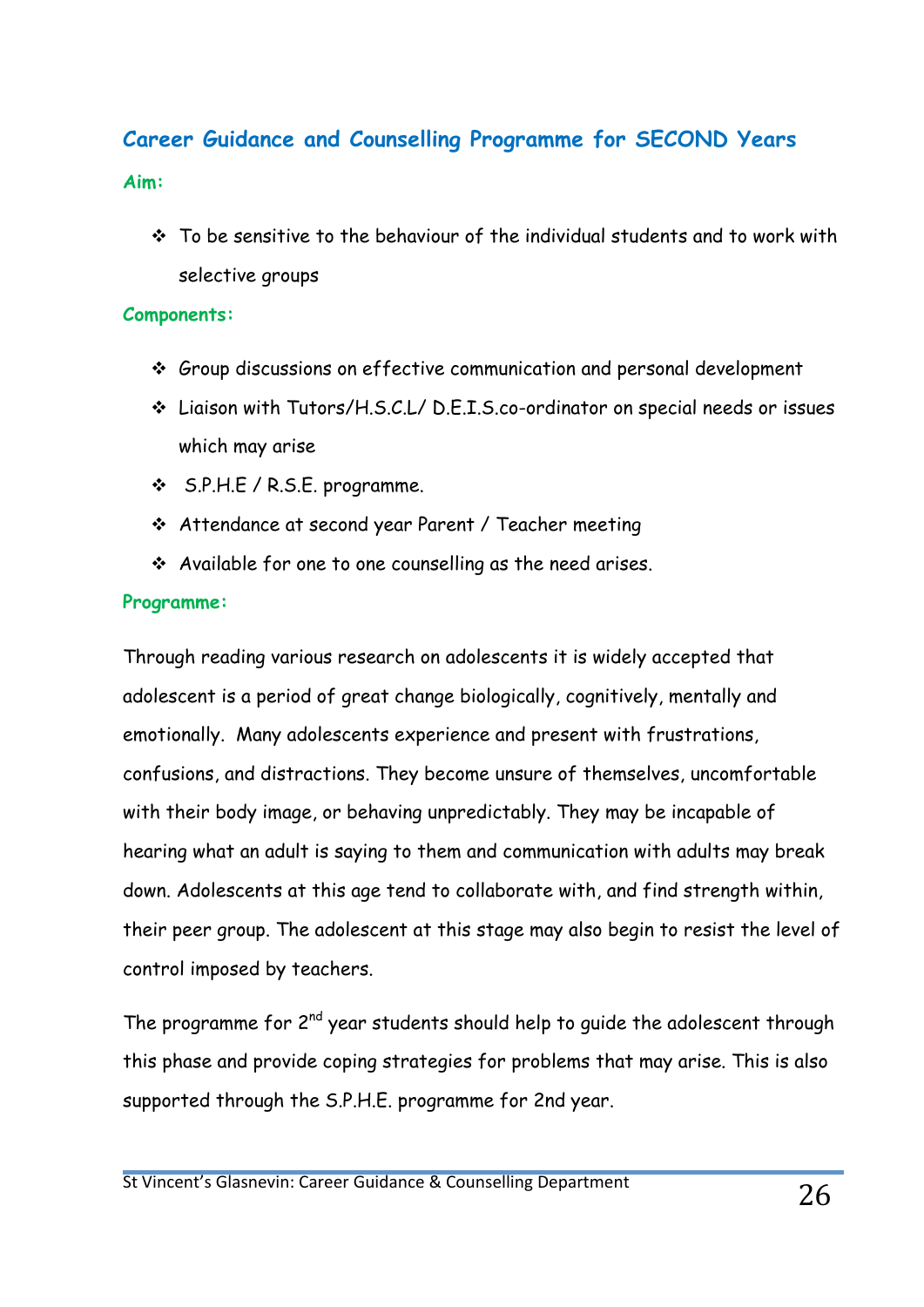A programme My Friends: Youth could be presented to second year students at a class level or alternatively, to a selected group of students nominated by the Care Team or targeted by H.S.C.L/ D.E.I.S.Co-ordinator .. The issues covered in this programme may include the following:

- $\div$  Communication
- v Expressing a complaint
- $\div$  Responding feelings of others
- v Preparing a stressful conversation
- v Responding to anger
- $\div$  Keeping out of aggressive situations
- $\div$  Dealing with an accusation
- v Expressing affection
- v Responding to failure
- v Building Confidence
- v Learning to relax
- $\div$  Creating coping strategies

## The Guidance Counsellor will also

- $\cdot$  Meet with any new 2<sup>nd</sup> year students that come to Saint Vincent's
- v Provide Educational Guidance around home-work and study skills as requested by student/parent/subject teacher or at parent/guardian night.
- $\cdot$  Make intervention in agreement as deemed necessary.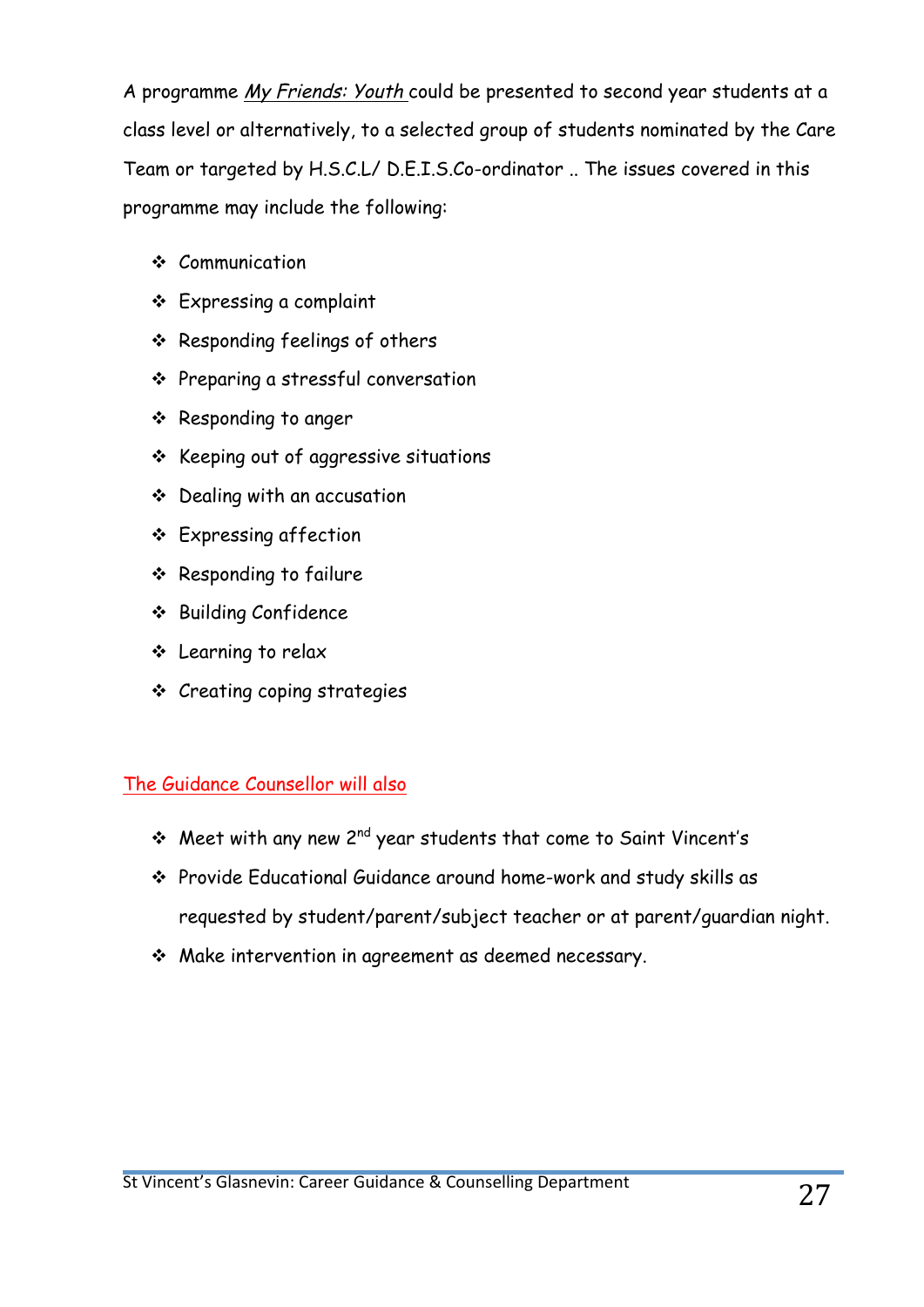# **Career Guidance and Counselling Programme for THIRD Years**

#### **Aims:**

- $\cdot$  To assist students with study/homework; creating study timetable, motivation, goal setting.
- $\cdot$  To help students to decide the best options after Junior Certificate; choosing between Leaving Certificate Established and Leaving Certificate Applied
- $\cdot$  To help informed subject selection for Leaving Certificate with regard to subject areas and levels.
- $\cdot$  To help promote an awareness of the implications for their future of these educational choices
- $\cdot$  To provide information and options in the wider community and quidance for students who do not intend to return at the end of the year
- v Continue development of self-knowledge and self-concept
- $\cdot$  To help students assess their abilities, aptitudes, goals, and values. To empower students to start their own career research.

#### **Components:**

- v Liaison with Tutors/H.S.C.L/ D.E.I.S.co-coordinator on special needs or issues which may arise
- v S.P.H.E / R.S.E. programme.
- v Attendance at second year Parent / Teacher meeting
- $\cdot$  Available for one to one counselling as the need arises.
- v Study skills seminar
- v JCSP class focusing on study skills and goal setting
- v Provide information relating to different programmes offered in Senior Cycle.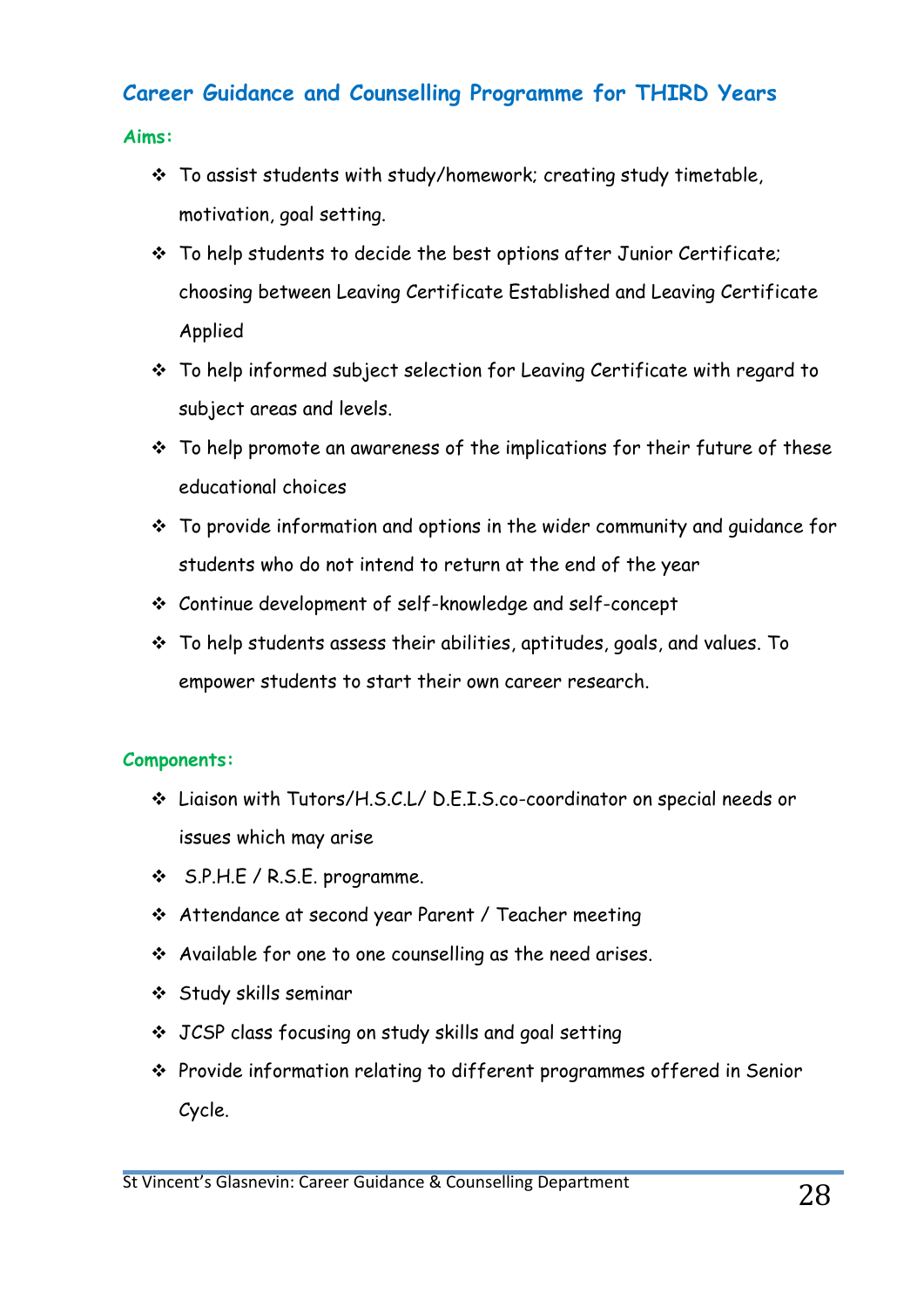- \* Presentation to 3rd year on implication of Subject choice
- v Development of study timetable

### **Programme:**

Third year is a time of huge transition for students. They face the stress and anxiety that can come with completing their first State examination. Students need to be equiped with study skills and goal setting. In addition to this students will also have to decide whether to choose Leaving Cert Applied, Transition Year or move directly into Leaving Cert Established. Those that elect to move on into 5th year established will also have to make decisions relation to subject choice. The guidance counsellor will provide the support neccessary to help make the right decisions for the students.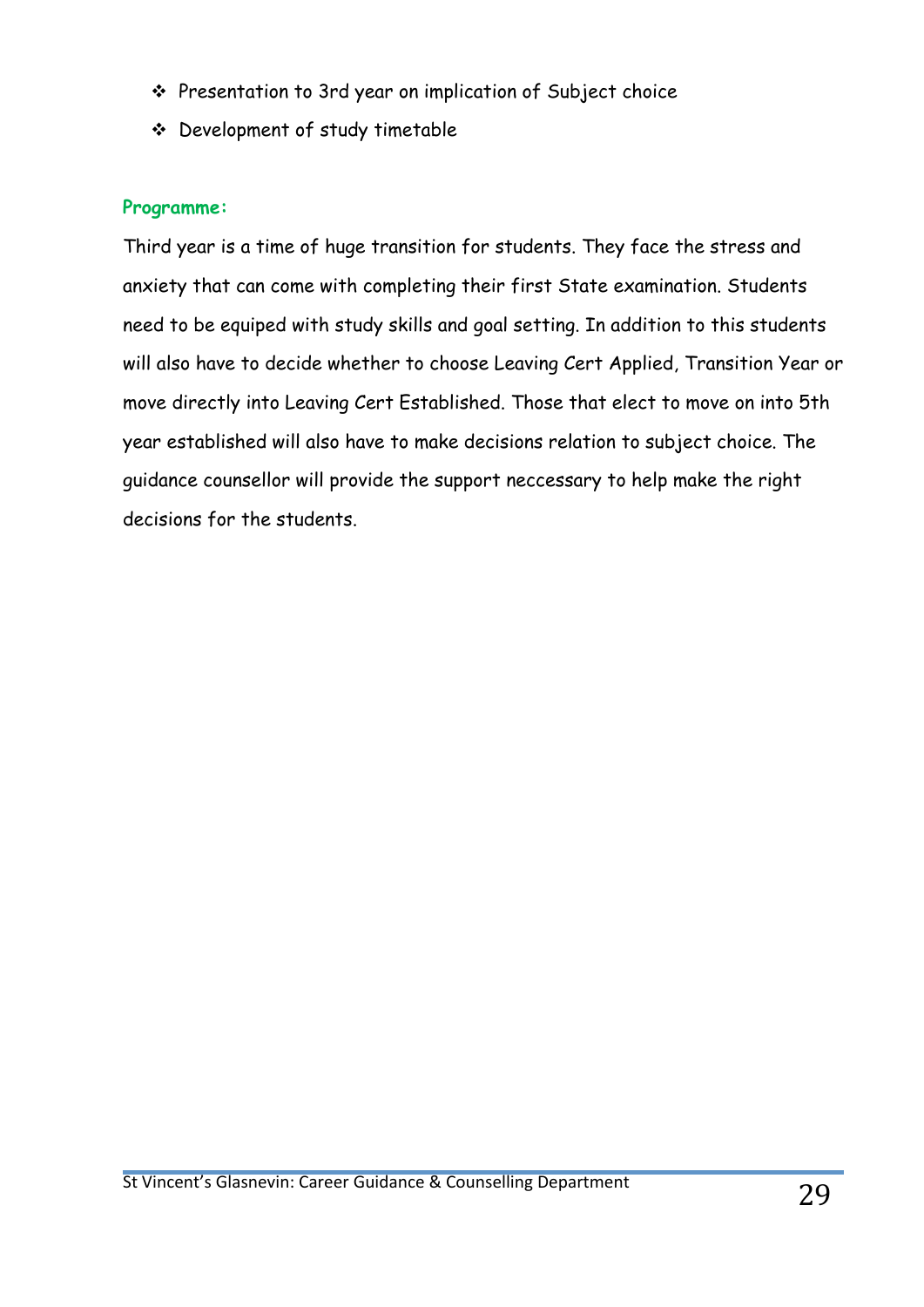# **Career Guidance and Counselling Programme for FOURTH Years**

#### **Aims:**

- $\cdot$  To promote general and technical skills in the area of career and vocational research with an emphasis on self-directed learning
- $\cdot$  To become familiar with the world of work through the Work Experience Programme
- $\cdot$  To inform students about their rights and responsibilities as an employee
- $\cdot$  To increase students awareness of own abilities, aptitudes and strengths and how this might affect career choices.

#### **Components:**

- v Work Experience programme -2weeks in November and February
- v Subject choice
- $\cdot$  Transition into  $5^{th}$  year established or 5LCA
- v Career investigation
- $\div$  C.V and interview preparation
- v Inclusion on DCU UniTY Programme (Smart Skills and Student Empowerment Modules)
- v Self-Assessments
- \* Introduction, creation of accounts and use of Career/Education Databases: Careersportal & Qualifax

#### **Programme:**

Fourth year can be seen as a year off for students. To safe guard against this every effort will be made to encourage students to explore new interests and gain experience from the world of work. There is no one point in time when a student makes a particular career choice. It evolves over time for the student but the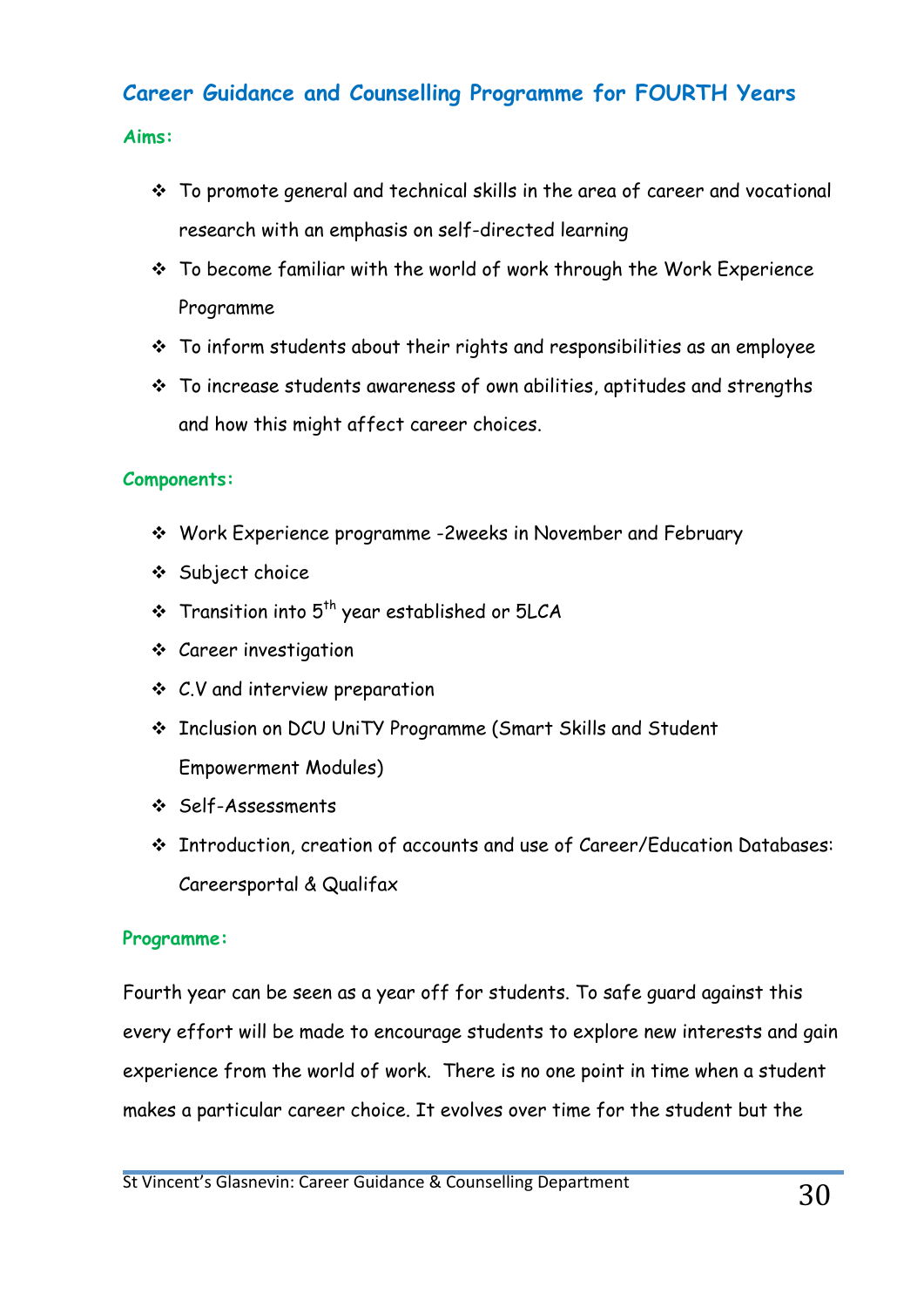Guidance Counsellor can play a key role in helping the student to use the Guidance system for direction and clarification.

## DATS

Given increased costs, current debate and the proliferation of user-friendly and cost-neutral self-assessment tests on-line (careersportal.ie) the use of DATS testing has been discontinued at present. Future discussion on this situation is ongoing

## Self-Assessment Tests:

Interest questionnaires help to show students patterns of interest in different types of work/career. These tests allow for the student to gain a greater insight into their own abilities and interests and aid students development.

Suggested interest tests include:

- 1. M.U.A.S.I.C.
- 2. C.I.I.
- 3. Qualifax/Careersportal careers self-inventory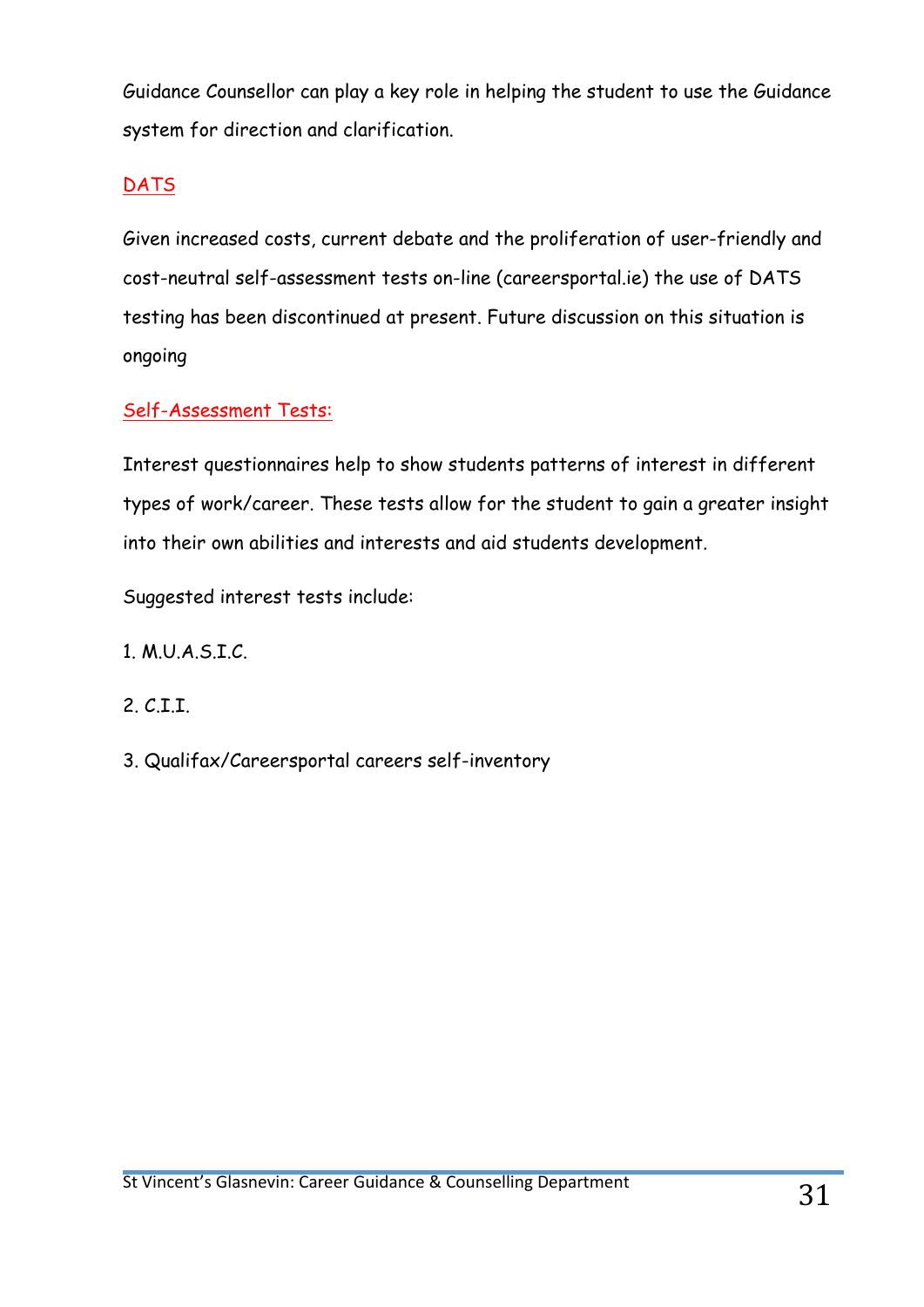# **Career Guidance and Counselling Programme for FIFTH Years**

#### **Aims:**

- $\cdot$  To assist students in adjusting to the demands of the leaving certificate programme
- $\cdot$  To review subject levels in the aftermath of the Junior Certificate results.
- $\cdot$  To further the development of personal values, attitudes, decision making and coping skills.
- $\cdot$  To encourage further research into career opportunities.
- $\cdot$  To provide extensive information on entry requirements for third level education, universities, the UCAS system, I.T's and other institutions
- $\cdot$  To encourage each student to carry out his/her own research in to the various options available after leaving certificate besides third level, i.e. PLC, Apprenticeships, SOLAS,

#### **Components:**

- v Preparation for career:
- v Open Days
- v Guest speakers
- $\div$  Careers investigations
- $\cdot$  Social and personal programme in conjunction with the R.E programme at senior cycle
- $\cdot$  interest inventory/aptitude tests/junior certificate results to map a possible career plan
- $\div$  Personal assessment and evaluation
- v Realistic goal setting
- \* Regular reviewing
- v Points system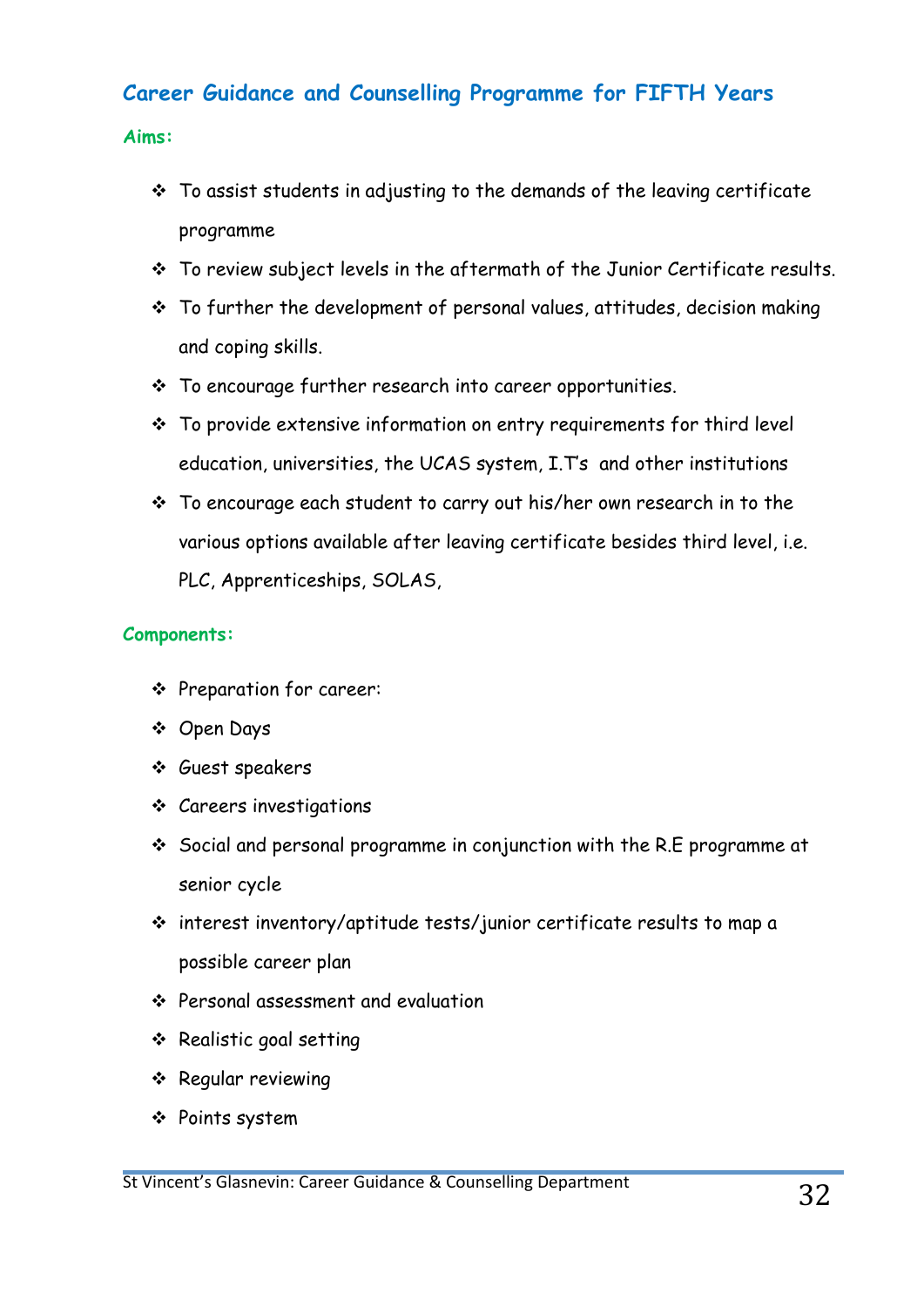- v Calendar of career events/strategic events
- v Classification of colleges
- v Profile of third level colleges
- v I.T. ladder system-level 6, level 7, level 8
- v Private colleges/ FETAC courses
- v Apprenticeships/ traineeships
- v Guards/defence forces/ security
- v Failte Ireland/ CERT/ TEAGASC
- v Direct employment
- v Creating a Curriculum Vitae
- v Importance of a good study plan

## **Programme:**

Fifth year can be perceived by the students as a year where they can relax and take it easy so it is important to keep the student motivated and emphasise a good study plan. The outlined modules will, therefore, provide a dual purpose of keeping the student focused on the goal of the Leaving certificate whilst also providing important information.

## Preparation for career

- $\cdot$  An integral part of the L.C.A. Vocational Preparation and Guidance
- $\div$  Filling out application forms
- v Letter writing skills
- ◆ Preparation for Curriculum Vitae
- v Preparation for Interviews
- \* Work Experience.
- **↓** Answering a newspaper advertisement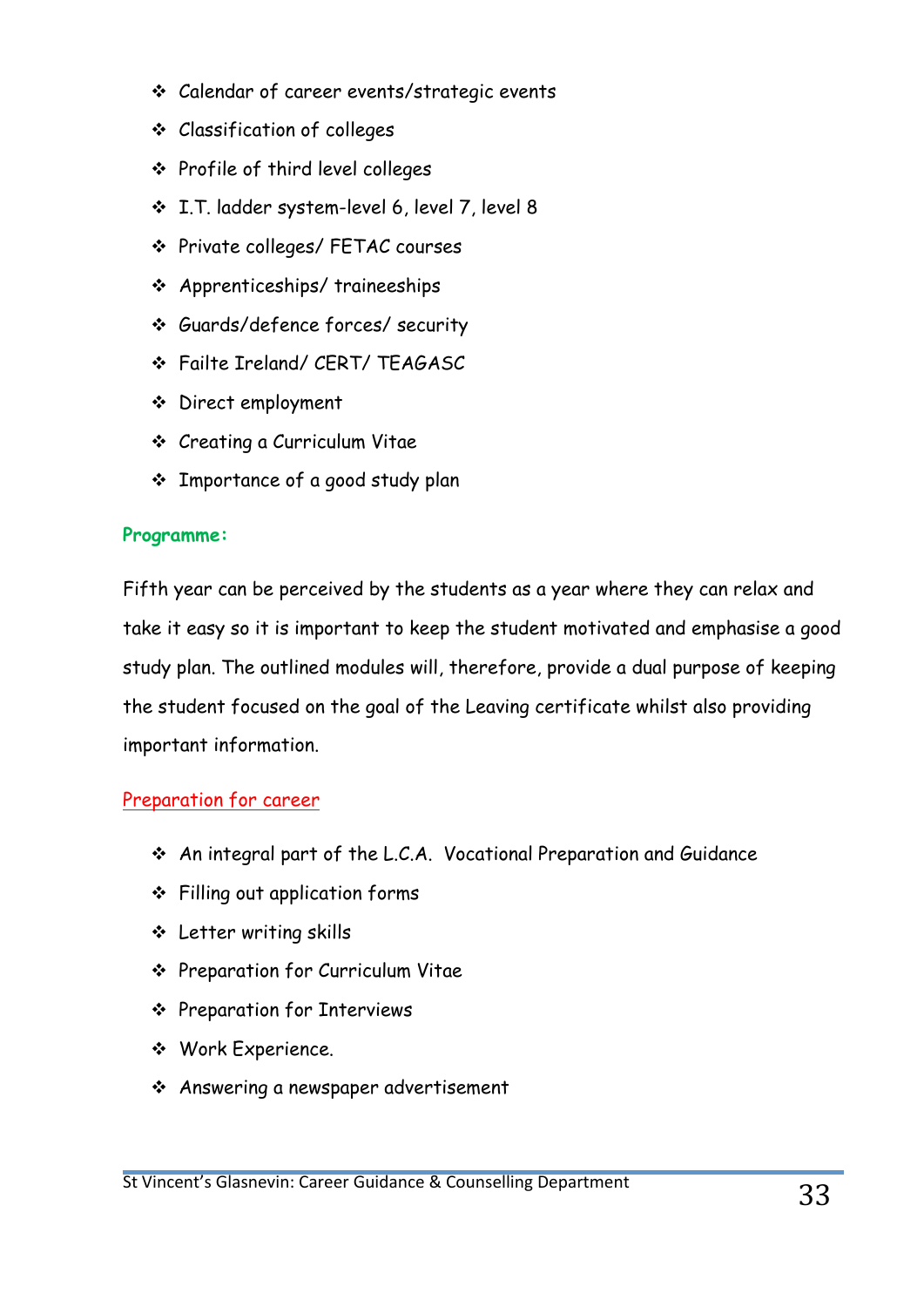#### v Researching a career

### Open days/events

During Fifth Year there are a number of key career events students can be brought to during school times such as:

- $\cdot$  I.T. open days and a variety of colleges will be chosen to broaden horizons and which can be feasibly visited within the timeframe of a school day
- \* Students will be encouraged to attend open days to other colleges in their own time. Information on these are posted on the careers notice boards.

## LCA Students

- \* LCA students follow the Vocational Preparation and Guidance Programme.
- \* LCA students will attend an open day at one of the local PLC colleges and will invite guest speakers in to speak on issues related to various aspects of the course.
- $\cdot$  LCA students will participate in work experience placements during the year.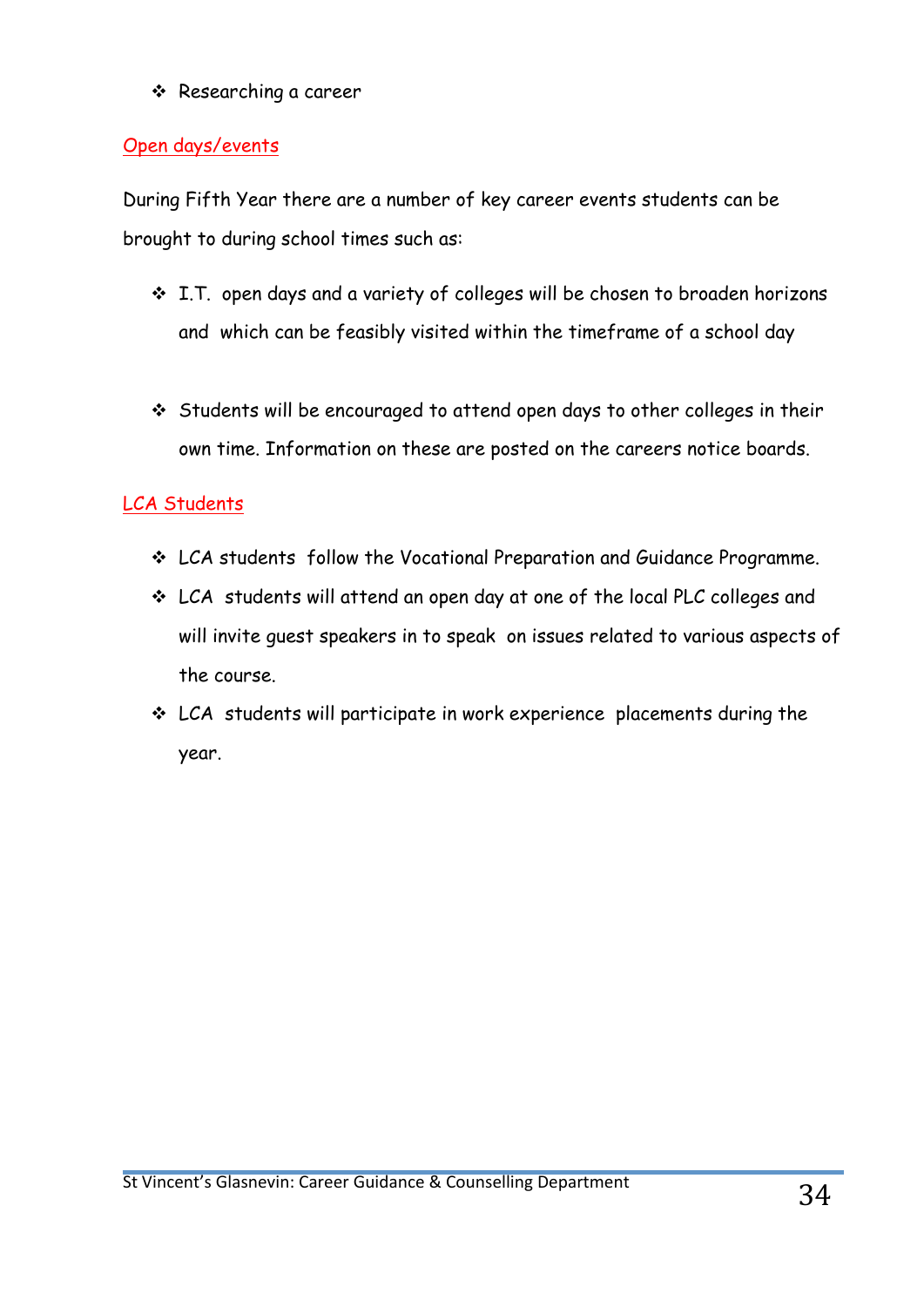# **Career Guidance and Counselling Programme for SIXTH Years**

#### **Aims:**

- \* To help each student in clearly defining an adequate positive self-concept and outlining his/her personal; talents and potential
- $\cdot \cdot$  To help students cope with examination tension and the emotional strain involved in the leaving certificate
- $\cdot$  To help students to clarify their career goals further and to see leaving certificate as a means to an end for each of them personally
- $\cdot \cdot$  To cover entry requirements for third level institutions
- $\div$  To make well informed career choices
- \* To successfully manage the transition from 2nd to 3rd level/world of work

#### **Components:**

- v Effective study habits.
- v Study skills seminar
- v National framework of qualifications
- \* Research of course options through computer aided guidance websites
- v UCAS application process
- v C.A.O application process
- v Completion of CAO/ UCAS applications
- v HEAR and DARE applications
- v Sources of funding/grants for third level
- $\cdot$  Motivation and goal setting, making points predictions and setting goals based on actual results
- v P.L.C courses and links scheme
- v Preparation for mock interviews
- $\div$  Apprenticeships and courses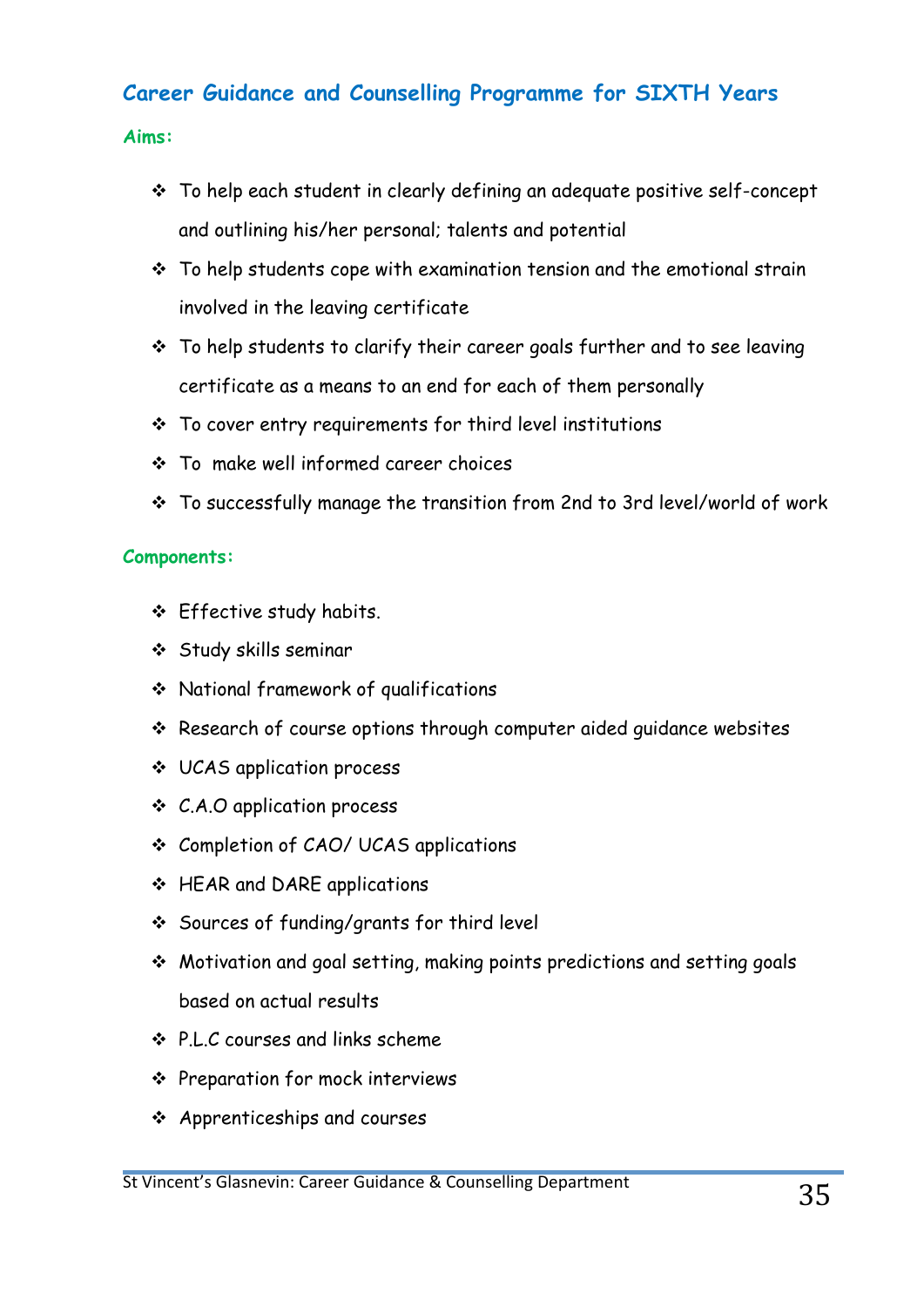- ❖ Visiting speakers
- ❖ Open Day visit
- $\div$  Coping with college
- \* LCA students will attend an open day at one of the local PLC colleges and will invite guest speakers in to speak on issues related to various aspects of the course.
- $\cdot$  LCA students will participate in work experience placements during the year.
- $\cdot$  LCA students will be included in all relevant quest speakers and talks.
- $\div$  Accommodation and budgeting
- $\div$  Coping with Leaving certificate results
- $\div$  Looking to the future
- $\div$  Contact the parents
- v Job seeking skills

#### **Environment:**

 $\div$  Programme is I.T. based and delivered in the Computer room.

#### **Programme:**

## Effective Study Habits

Over the month of September a study plan will be developed by each student aided by the guidance counsellor and supported by class teachers. Topics covered in each class include long-term goal setting (leaving certificate prediction) and short-term goal setting (weekly academic goal setting), time management and timetables, effective note taking, exam techniques, memory techniques, and a study method.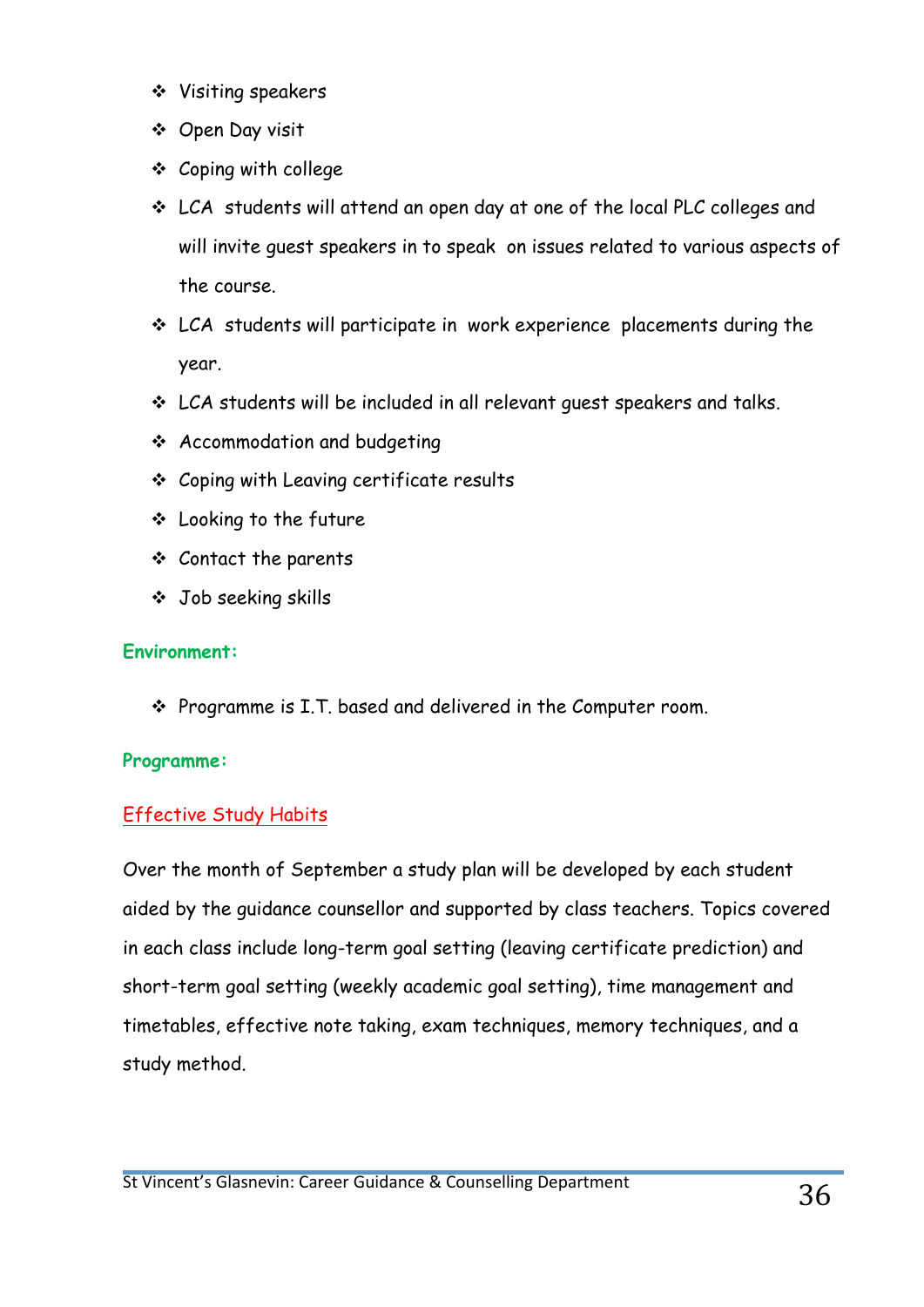## Preparation for third level options

Students are given a number of career interview to ensure student has made a thorough exploration of their career options/college options

This module will provide a step by step analysis for each stage of the C.A.O. process and the process completed on-line in computer room.

Common errors in completing the C.A.O. form will be pointed out and the consequences of such errors will be discussed. The importance of the closing dates and deadlines will also be stressed. All students will be encouraged to apply for third level education provided they fulfil the basic entry requirements for the particular faculty of interest.

## U.C.A.S. Application Process

Third level opportunities in Britain and Northern Ireland will be discussed where required and the possible advantages/ disadvantages of this route to third level will be pointed out. Assistance is given to students on a one to one basis to complete the application.

## H.E.A.R. and D.A.R.E.

Speakers from participating colleges in the scheme will be invited to speak to parents/guardians and students for an Information session to explain the what, why, where, when and how of both schemes. Further clarification is given by the guidance counsellor and additional information is available on the guidance noticeboard.

## Sources of funding for third level

Information will be given on sources for funding of third level colleges, i.e. grants, scholarships, ESF funding, student loans from the bank. The student finance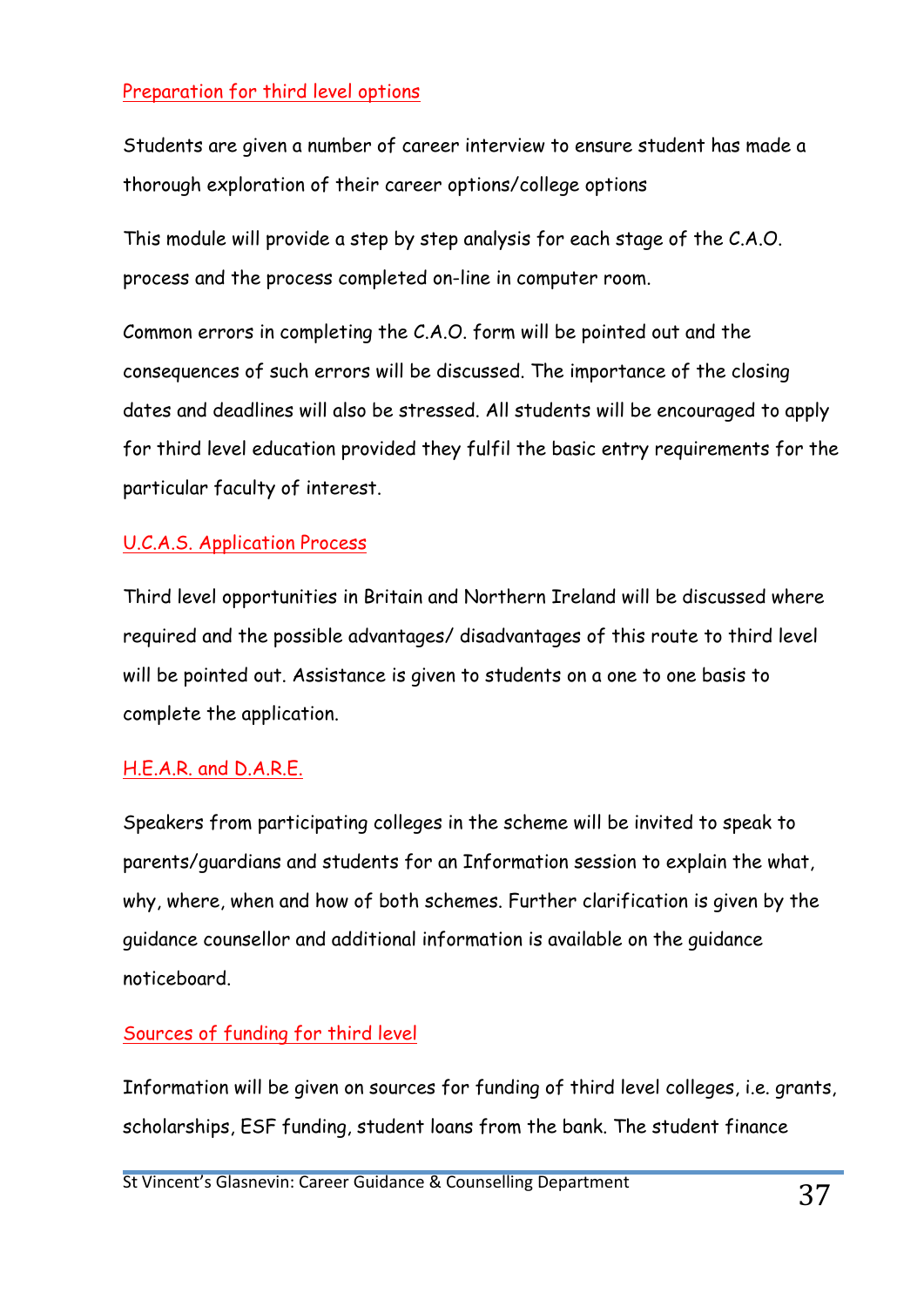website and SUSI application process will be explained in class.

## P.L.C. Courses and Links Scheme

There will be a discussion on alternative routes for entry into professional courses by means other than conventional methods and FETAC links will be explained.

## Computer Assisted Guidance

This module will familiarise students with software packages such as Qualifax, Careersportal, Career Directions, C.A.O. and U.C.A.S. on-line application

## Part –Time Work

The advantages and disadvantages of part-time work will be outlined. Some strategies for coping with examination pressure and parents expectations will be discussed.

#### Open Days

Active encouragement for students to attend open days arranged by various institutes- IT Colleges, NUI Maynooth Trinity College, Higher Education Options, and PLC College Open Days. Students will be accompanied by the school to at least one such event each year. Students are encouraged to visit other colleges of interest to them in their own time and during fifth year.

## Visiting Speakers

A variety of guest speakers from third level institutions, from the world of work, and from a selection of past pupils are invited to the school to talk to the leaving certificate students.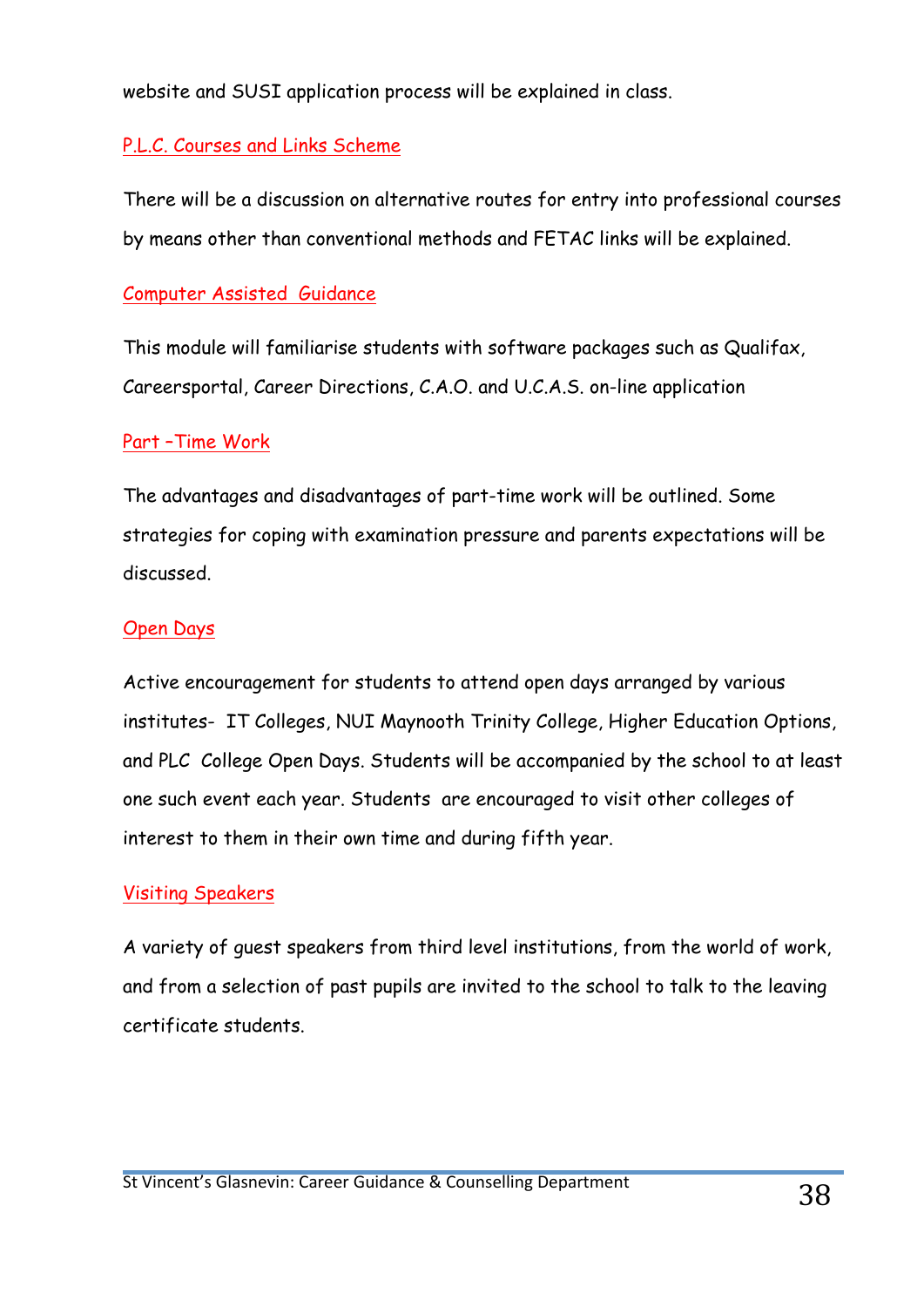## Apprenticeship

Detailed information will be given on SOLAS courses, Failte Ireland, and Teagasc. Careers in the army, civil services, banks, nursing in Ireland and the UK, Aer Rianta and the Garda will be presented. Entry requirements, procedures for selection and possible courses that might be helpful will be outlined.

## Coping with College

Discussions on change between school and colleges whether third level or P.L.C. Exploration into the issues surrounding moving away from home

- $\div$  budgeting
- $\div$  finding accommodation/accommodation options
- v looking after yourself
- v personal safety
- v student supports
- v Looking to the future

Students will be encouraged to look to the future with confidence and hope. A realistic picture of the world of work will be presented to pupils and work values/ expectations will be outlined. The importance of reliability, honesty, punctuality, attitude to authority, rights and duties as a worker will be examined.

#### Job Seeking Skills

- $\cdot$  Topics covered include the following and are part of the L.C.V.P. link module:
- $\div$  How employers advertise jobs
- \* What employers want?
- v Applying for a job
- v CV's and application forms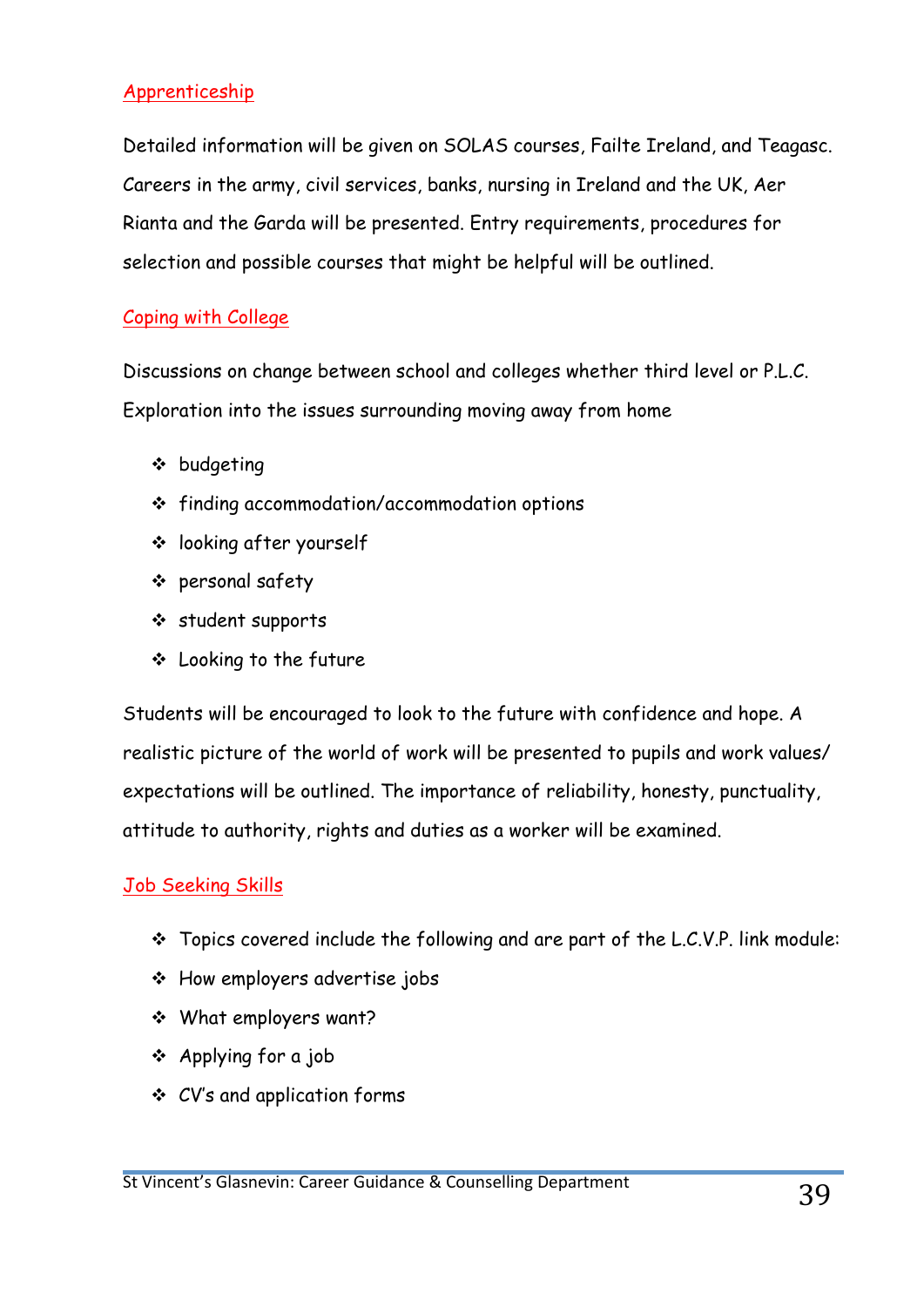v Completing a job interview

# **LCA**

v LCA 2 students follow the Vocational Preparation and Guidance Programme.

## One-to-One Consulations

- The Guidance Counsellor is available for Guidance one to one interview throughout senior cycle with priority made for sixth year students to complete satisfactory CAO, UCAS and PLC applications and other issues through the referral process. The guidance counsellor is also available for students during the results/offers phase of transition in August and September.
- \* The GC will be present on the day of the Leaving Certificate Results to assist student with information and/guidance if required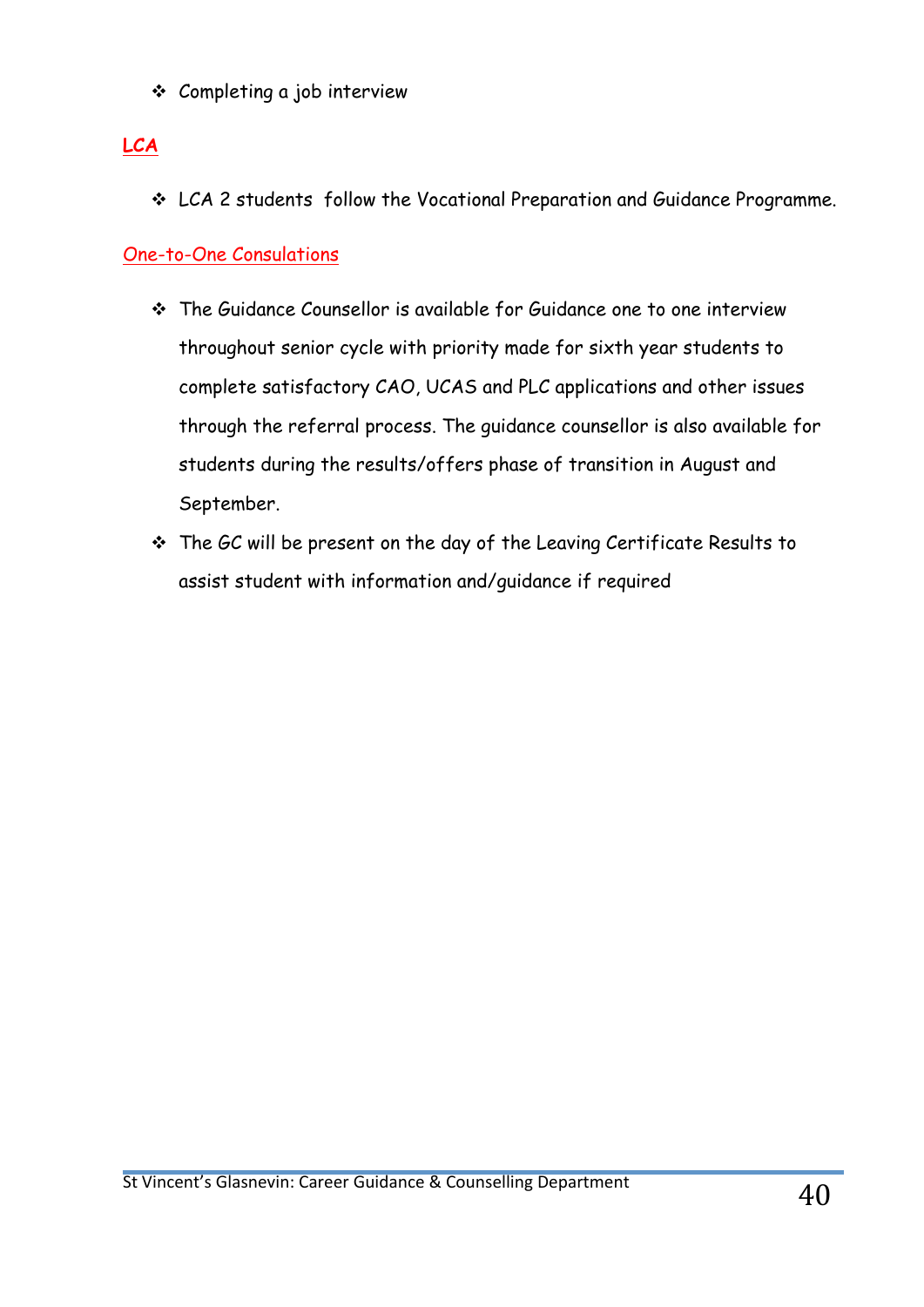# **Review and Evaluation**

This programme will be evaluated and reviewed on an on-going basis.